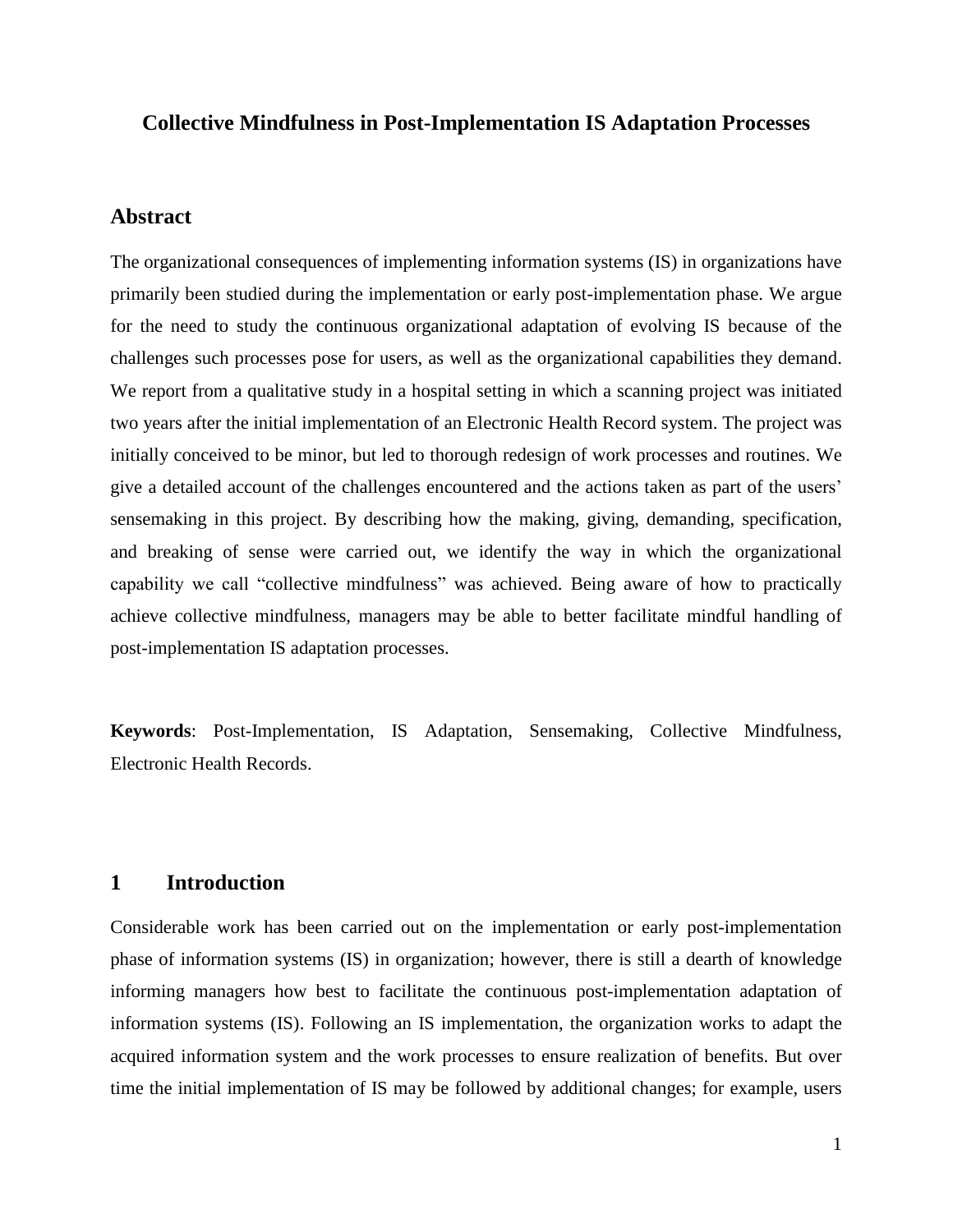may gradually increase their exploitation of the system's functionalities, there may be system upgrades that bring new functionalities, or the system may get integrated into ever-evolving, organization-wide (as well as sector-wide) information infrastructures. Not only technological developments but also regulatory or market demands may induce system change or the implementation of new IS. Thus, the organization and users may be expected to deal with change processes on a nearly continuous basis. Compared with high-profiled IS implementation projects, these ongoing and often rather mundane change processes may or may not be organized as projects (depending on their perceived scale, significance, and complexity), and this organizing or the lack thereof can be reflected in better or more poorly managed projects.

A premise for this paper is that such change processes pose specific challenges, therefore requiring certain capabilities in organizations. For instance, lacking the cognitive support structure in project organization, such as deadlines and milestones, users are confronted with situations characterized by uncertainty and ambiguity. The change may require redesign of work processes, either trivial or more radical, implying again that there may be a need to coordinate users' responses to these processes, both along, and across, existing work processes. For example, users may be confronted with a set of undefined tasks, and their actions may be dependent on actors beyond the local setting, which is difficult to anticipate at an early stage. Furthermore, there may be a lack of resources for such change processes, and the competence to organize the processes may be minimal.

Current literature has not theorized in great detail about such processes of continuous, postimplementation, organizational adaptation of IS. The aim of this paper is to contribute to our understanding of these processes, their challenges, as well as the required organizational capability needed to deal with them. Our study focuses on the capability of remaining "*aware of something that may be important*" (Merriam Webster's definition of mindful) in an open and undefined situation, where the organizational setting deems that this awareness goes beyond the individual to encompass the collective setting – a capability we name "collective mindfulness." In our empirical study of a post-implementation adaptation process, we investigate the challenges that users encounter, as well as the actions they initiate when dealing with these challenges. This allows us to describe the nature of the capability of collective mindfulness, as well as theorize about how this capability may be generated in the organization. The overall aim is to inform managers and change agents on how to better facilitate ongoing post-implementation adaptation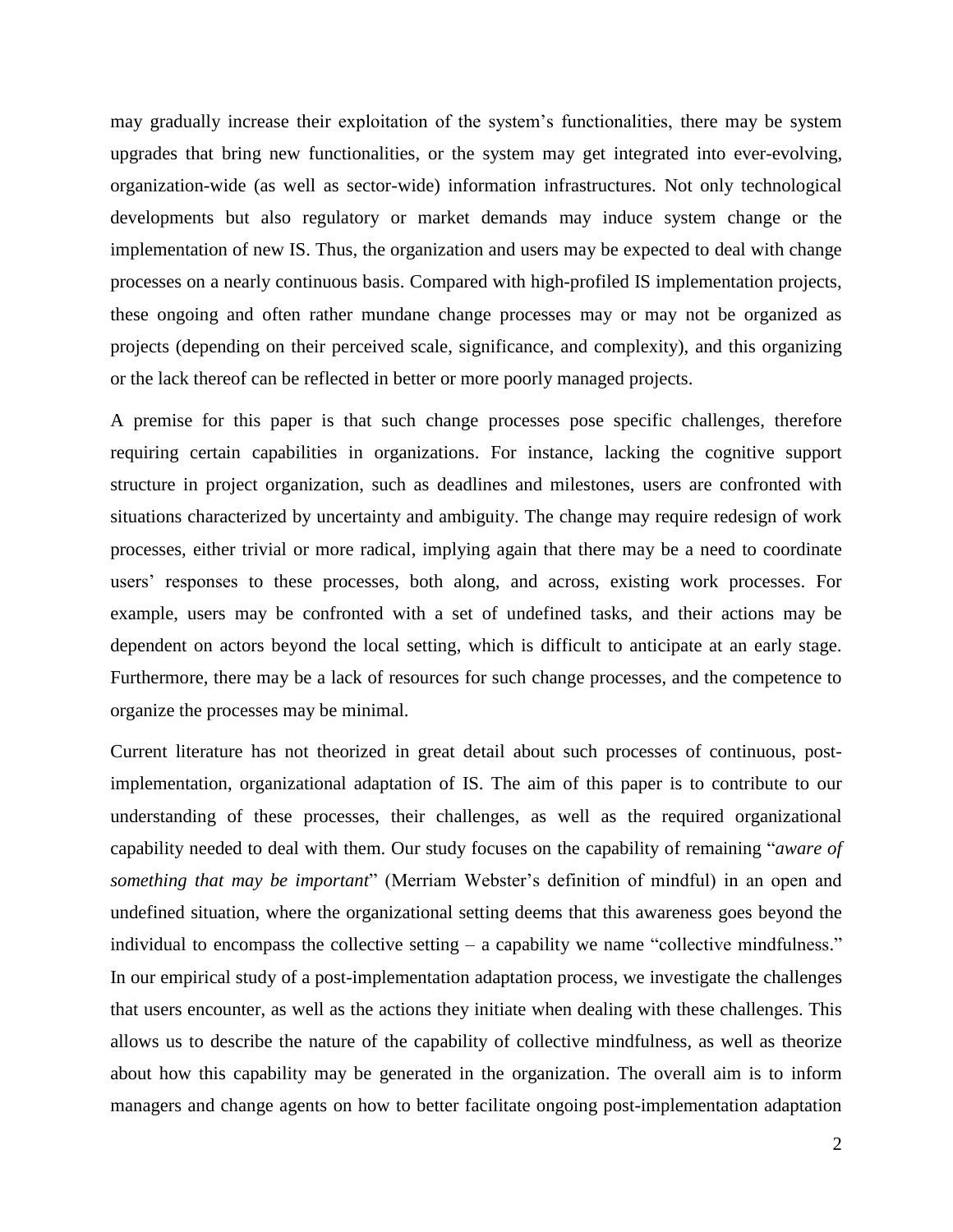processes.

The rest of the paper is organized as follows. We present core insights from the IS literature on organizational adaptation of IS. Based on these insights, we introduce the notion of collective mindfulness and our theoretical lens based on sensemaking. We then present the empirical case from the healthcare sector and outline the research approach. The case reports the responses from users when the hospital management decided to extend their existing Electronic Health Record (EHR) system's capability by scanning paper documents and importing the files into the EHR system. Initially viewed as a minor change, the digitizing of documents in actuality entailed a larger redesign of multiple work processes. We analyze how users made sense of the required changes, and how they responded to the challenges they encountered. This analysis reveals how collective mindfulness was organizationally achieved. We conclude by outlining the implications of our study for research and practice.

### **2 Related Research on IS Implementation**

Our empirical case is from the healthcare sector, where significant investments in IS reflect expectations that technology will contribute to improving quality and efficiency (Jones 2004; Currie and Guah 2007; LeRouge et al. 2007). To date, one of the biggest priorities has been to replace paper-based patient records with Electronic Health Record (EHR) systems. However, EHR adoption rates have consistently been slower than expected (Ford et al. 2006; 2009), some of the reasons being immature technologies, lack of standards, as well as limited evidence of economic return on investments. Other studies point to the lack of organizational readiness, resistance from health personnel, misalignment of incentives among the different stakeholders, and regulatory barriers (Wiley-Paton and Malloy 2004; Ash and Bates 2005; Middleton et al. 2005; Ford et al. 2006).

While there is certain recognition that the adoption of an EHR system implies significant changes to the work procedures, norms, and habits of healthcare professionals (Marcotte et al. 2012), the medical informatics or health policy literature has had little focus on the organizational transformation or practice change. This is a topic to which IS research can contribute with more theoretically nuanced and practically relevant insights (Sherer 2014). Agarwal et al. (2010) argue that knowledge on how to manage implementation processes "*is possibly one of the most*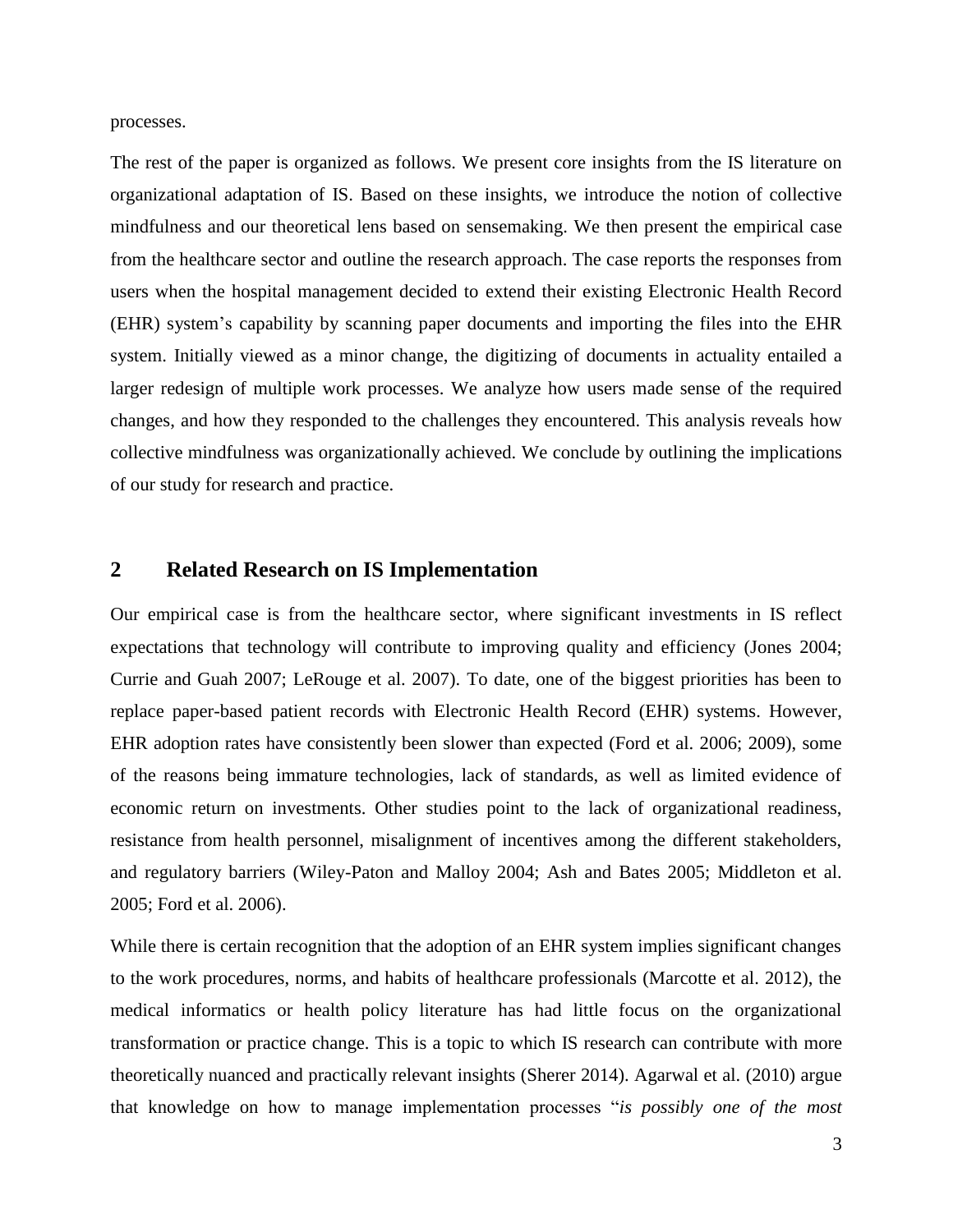*pressing health policy issues facing the nation*" (ibid. p. 801), and they recommend that IS researchers address organizational issues beyond initial implementation. The task of integrating IS into the daily workflow of healthcare practices and ensuring the ongoing, productive realization of the value of IS may benefit from insights from IS implementation research.

#### **2.1 Understanding Healthcare IS Implementation**

IS implementation has been conceptualized as a politicized process where different groups in the organization pursue different interests (Keen 1981; Markus 1983). This is also relevant for healthcare. Hospitals are complex organizations because they are knowledge intensive and disciplinary heterogeneous, with many concurrent and interdependent activities (Glouberman and Mintzberg 2001; Davidson and Chiasson 2005). Therefore, the implementation of IS healthcare will often be affected by multiple actors with different backgrounds, needs, and interests (Mantzana et al. 2007). Furthermore, employees (especially physicians) possess a high degree of professional autonomy. Consequently, many healthcare IS implementation studies have focused on professionals' acceptance of, or resistance to, a new technology (Kohli and Kettinger, 2004; Lapointe and Rivard 2005; 2006). This acceptance/resistance lens on IS implementation has illuminated how technology impacts, challenges, and changes pre-existing structures, tasks, and identities.

IS implementation has also been conceptualized as a design or redesign process in which the technology needs to be appropriately designed to accommodate the organizational demands and new practices, and possibly new organizational structures need to be established (Vikkelsø 2005). This is not a trivial task, and in these processes, the users' interpretation and enactment play a central role for determining the outcome (Orlikowski 2000; Lamb and Kling 2003; Boudreau and Robey 2005). Healthcare implementation studies often emphasize the inherent complexity of the health sector, and point to the too simplistic system designs, as well as too naïve or utopian implementation approaches that do not perform well, vis-à-vis the complexity of multifaceted coordinative arrangements (Lundberg and Tellioglu 1999), the multidimensional nature of medical knowledge production (Berg 1999; Ellingsen and Monteiro 2003), or the potential side effects associated with standardization (Hanseth et al. 2006).

Other IS studies emphasize the need to learn about the system and its possibilities and limitations,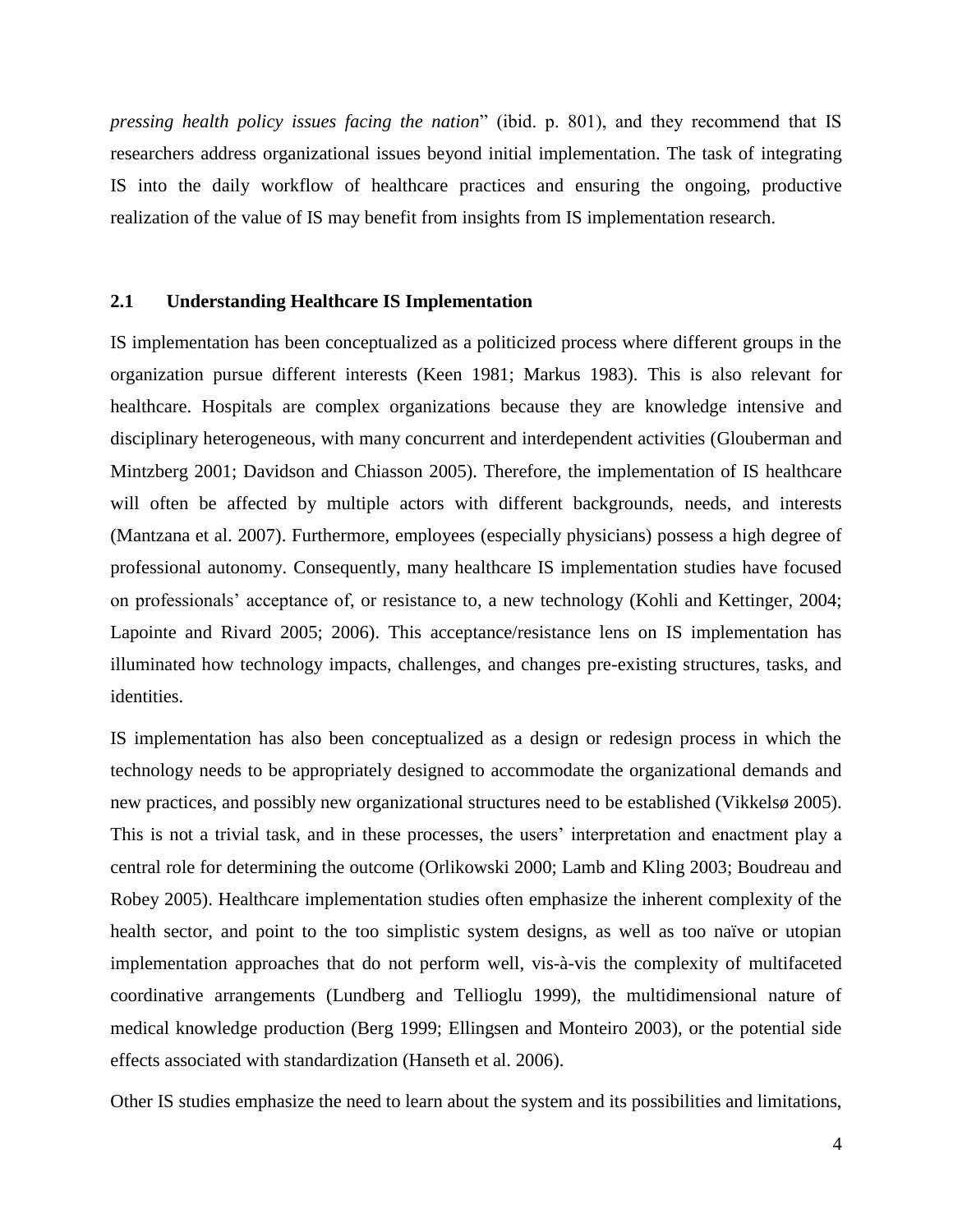as well as the processes of un-learning and reshaping work procedures (Edmondson et al. 2001a). Such learning processes often hinge on the users, and the implementation outcome is somewhat indeterminate due to users' unintended learning being manifested in improvisations, reinventions, and workarounds (Boudreau and Robey 2005). This stream of literature also recognizes that IS implementation takes time and requires dedicated efforts (Robey et al., 2002). Edmondson et al.'s implementation study (2001a) takes a learning perspective on the transformation of organizational routines at the work group level. The authors show that the development of new beliefs, skills, and collaborative routines are facilitated by certain conditions that encourage learning to happen: related to authority structures, psychological safety, and team stability (Edmondson et al. 2001b).

The current studies on IS implementations in healthcare point to a number of challenges related to conflicting user interests, complexity in redesign, as well as ongoing learning requirements. One way to better understand such challenges is to turn to the literature on the ongoing organizational adaptation of IS, which we discuss next.

#### **2.2 IS Implementation and Continuous Organizational Adaptation**

Building on a long research tradition (see e.g., Barley 1986; Leonard-Barton 1988; Orlikowski 1993), IS researchers have extensively studied how organizational behaviors and routines are transformed during IS implementation. The introduction of new technology triggers a change process that continues for some time after implementation, and where attitudes, work routines, organizational structures, and the features of the technology itself can undergo changes. The analytic lenses employed in IS implementation research vary, each illuminating different aspects of such processes. In their extensive review of research on technology and organizing, Leonardi and Barley (2010) identify five streams that can be distinguished by asking different questions relevant to different phases of the implementation. One of these streams, the *perception* perspective, seeks to explain the choices made in the adoption phase, while the other four perspectives are interested in the use phase. The *interpretative* perspective characterizes research that focuses on cognitive aspects of users' reception of new technologies, while the *appropriation* perspective denotes research that describes how users conform with, or deviate from, the intended usages. The *enactment* perspective also addresses use, but is interested in the evolution of work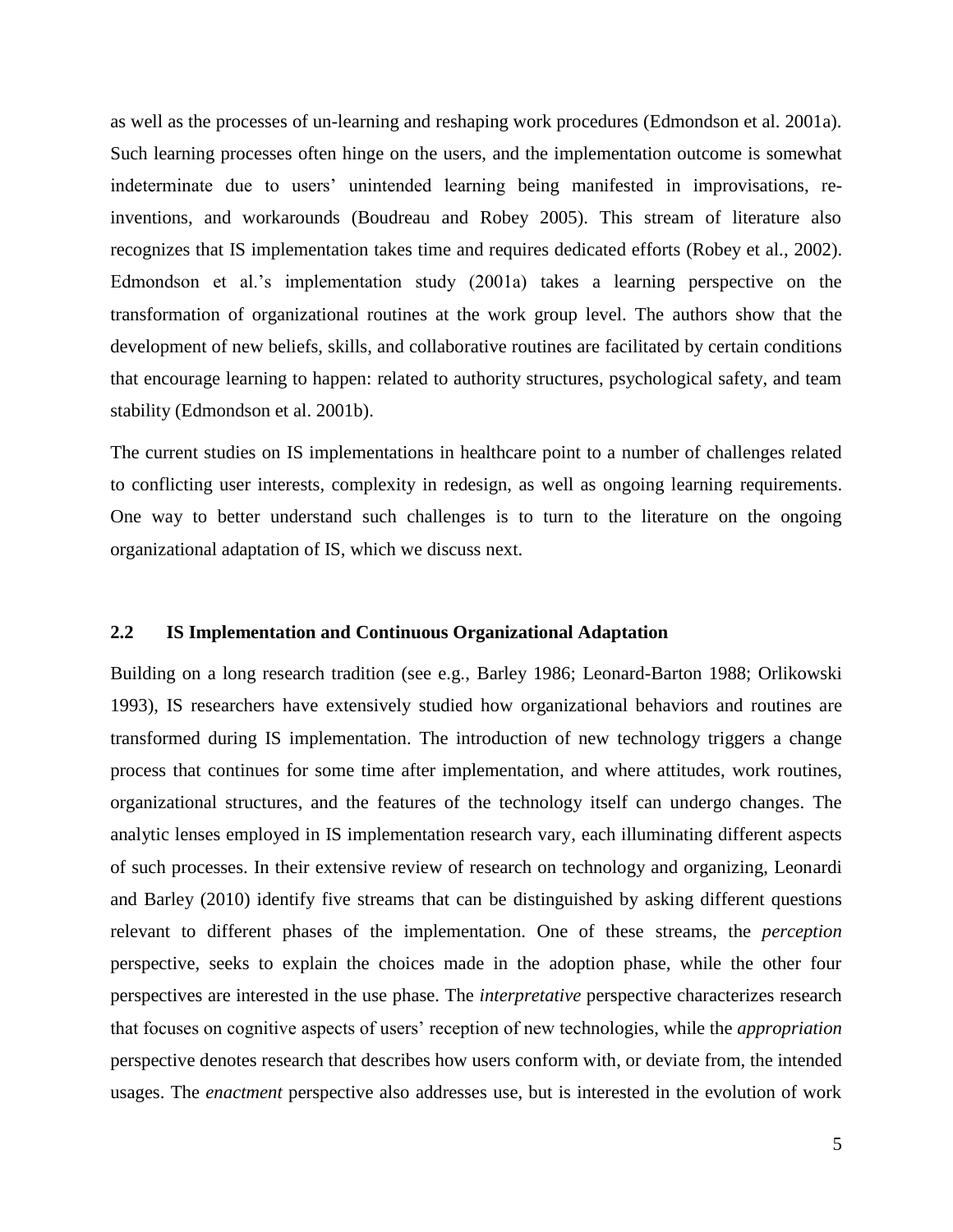practices over time, and the *alignment* perspective characterizes research that asks how the work structures and organizational patterns change.

The majority of the existing studies on IS tend to focus on the issues that emerge at an early stage of IS implementation, when users and organizations are in the process of adaptation. Although four of five streams in Leonardi and Barley's review (ibid.) deal with the use phase, the IS literature has tended to neglect the period after the initial implementation is over; i.e., the period when the dust has settled. Moreover, studies tend to subscribe implicitly or explicitly to linear stage models. For instance, Lapointe and Rivard (2007) employ the four-phase enterprise system, experience cycle of Markus et al. (2000), consisting of 'project chartering,' 'configuration, and roll out,' 'shake down,' and 'onward and upward.' Edmondson et al. (2001a) also explicitly introduce a model of 'initiation,' 'implementation,' 'full ramp-up,' and 'integration,' although they point out that in their experience the process was not simply linear, as steps were repeated and some activities spanned several phases.

More explicit attention to the post-implementation phenomena is seen in research addressing the "assimilation gap" (Fichman and Kemerer 1999), pointing to what may occur when acquisition of an information system is not followed by proper integration into use practices, with the consequence that usage may be low or partial. This literature brings the post-implementation phase to the foreground; however, it tends to remain focused on the particular system that has been implemented. In reality, there could be a number of events and situations external to the system itself that trigger post-implementation change and learning. For instance, Jasperson et al. (2005), in their study of individuals' post-adoptive behavior, argue that users' reflective processing may occur: "*as a result of three types of stimuli: when a situation is novel (i.e., the initial use of a technology feature), when an individual senses a discrepancy between reality and expectation, and when individuals are induced to deliberate regarding their behavior (i.e., an intervention is attended to)*" (ibid. p. 543).

We believe there are good reasons to go beyond the predominant focus on implementation to encompass also the ongoing changes in the post-implementation phase. We focus on the desired organizational capability to encounter such an open and undefined situation with an awareness that encompasses larger parts of the organizational setting, a capability we call "collective mindfulness." The next section describes in greater detail what this notion entails and elucidates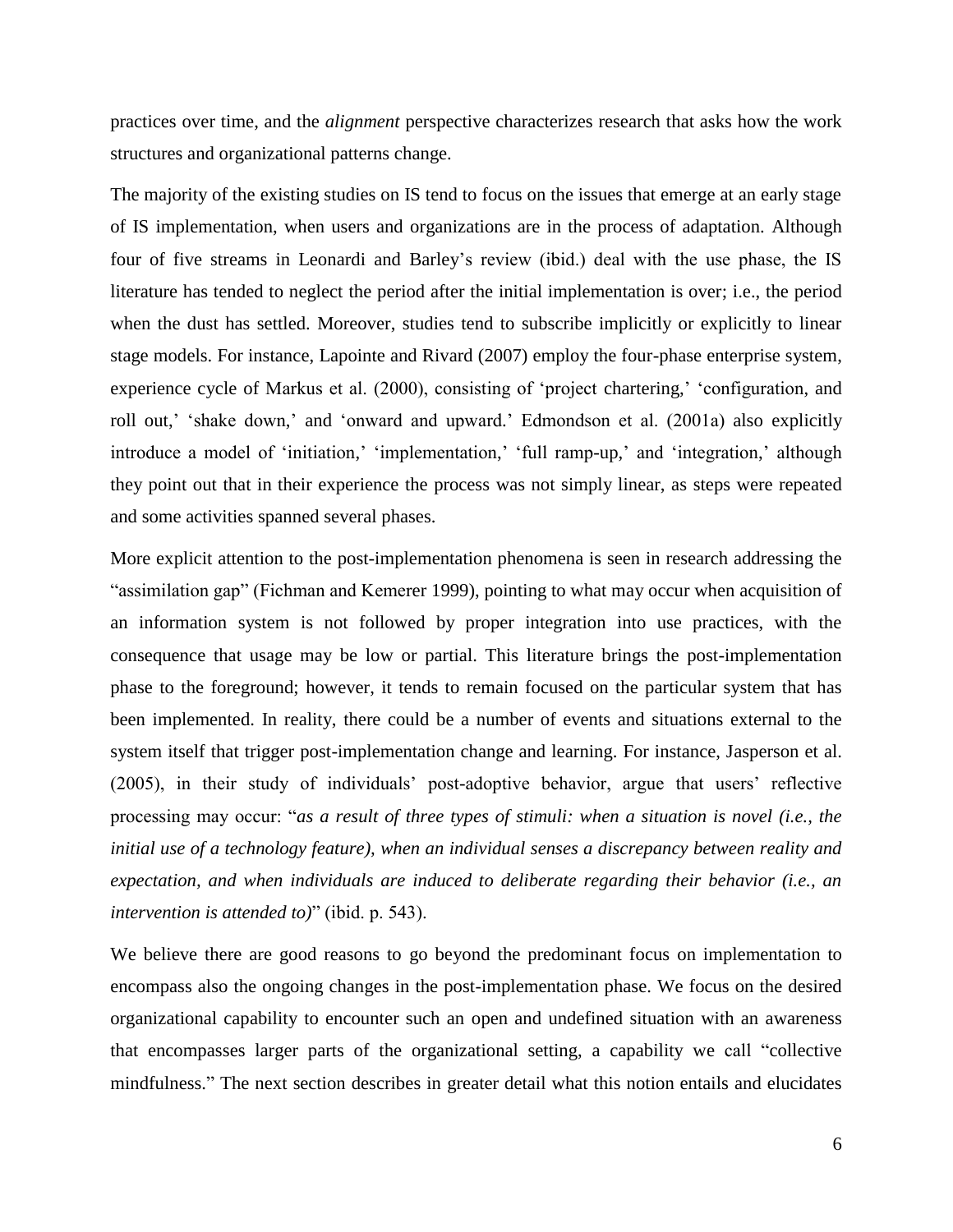the concepts related to sensemaking activities, which constitute our analytic framework.

# **3 Collective Mindfulness and Sensemaking**

### **3.1 Collective Mindfulness**

Collective mindfulness is seen in organizations that operate successfully in highly complex and time sensitive environments (Weick 1998; Weick et al. 1999; Weick and Sutcliffe 2006). This view builds on the assumption that any new situation contains novel elements and that taking anything for granted in a routine-like way is a risky endeavor (Weick et al., 1999). Mindful organizations perform well, both in anticipating, and in containing, the unexpected. One way to anticipate the unexpected is *preoccupation with failure,* which implies attention to the small and large failures that may appear in an organization. An increased attentiveness of possible failures ensures an ongoing sense of potential vulnerabilities in the technology, gaps in existing procedures, and sloppiness in operations (Weick and Sutcliffe 2006), which in themselves may help prevent failures from happening.

A second approach to anticipating the unexpected is *reluctance to simplify* interpretations, explanations, and experiences of the organization (Swanson and Ramiller 2004). In most cases, members of an organization tend to make sense of complex tasks by simplifying their interpretations and worldviews. However, as we know, more is not always better, which is also true here: too much simplification limits not only the precautions previously taken but also the undesired consequences they envision (Weick et al. 1999). Reluctance to simplify is thus an important strategy to ensure that problems are evaluated from different perspectives, thereby increasing the organization's ability to notice, to be skeptic, and to crosscheck what happens (Butler and Gray 2006). A diversity of viewpoints and negotiations becomes central as "*it takes a complex system to sense a complex environment*" (Weick et al. 1999, p. 82).

Mindfulness demands attention to the variability in organizations, although this may render certain standardization issues inflexible in different local contexts. Therefore, a mindful organization possesses situational awareness and is *sensitive to its current operations* (Weick et al. 1999). This implies creating a picture of the organization's overall situation and operational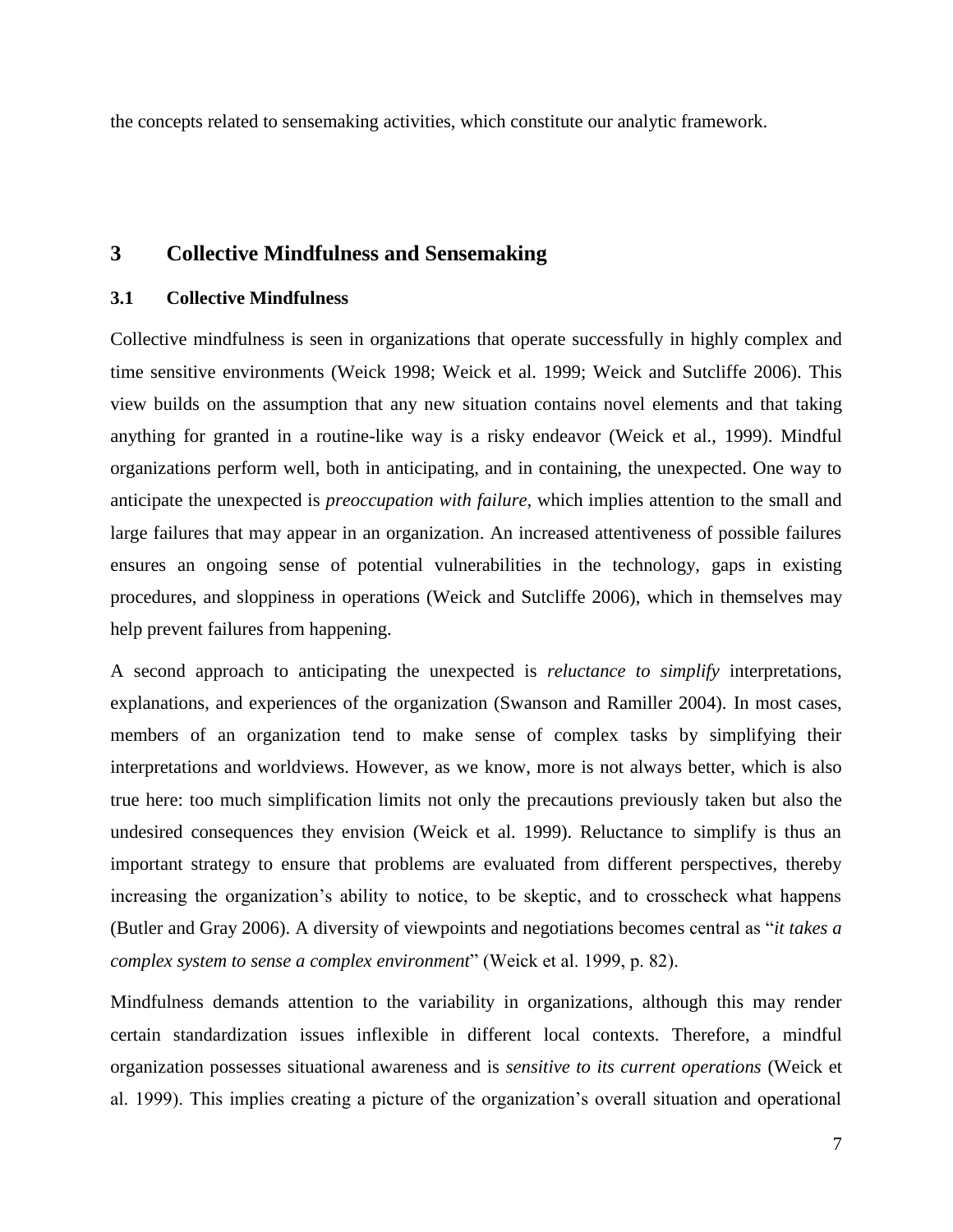status; i.e., being aware of the relationships and dependencies that exist among the employees, the structure of the organization, and the management of the work performed. People who are sensitive to these situational facts see the interconnections in the organization and more easily comprehend the complexity that exists. The sensitivity is achieved through collective story building, knowledge of existing interconnections, diagnosis of limitations of planned procedures, and shared mental representations (Weick et al. 1999). In an IS context, such sensitivity is important when defining the mutual adjustments and the dependencies that exist between the system being implemented and the existing work system (Ciborra et al. 2000; Swanson and Ramiller 2004).

In addition to anticipating the unexpected and preventing it from causing breakdown, mindfulness also implies containing or minimizing the unexpected when it does happen. One way is to create a *commitment to resilience*, which favors improvisation and adaptation over planning and routine. It relates to the tendency of coping with problems as they occur, and containing, not eliminating, surprises. Commitment to resilience implies opportunistic learning that arises from small mistakes and surprises. A way to commit to resilience is to build a capacity to cope with, and to absorb, change and then to utilize the change to move forward through improvisation (Butler and Gray 2006).

Another way of containing the unexpected is *deference to expertise* (Weick et al. 1999) or *underspecification of structure* (Weick and Sutcliffe 2006). The members who have the most expertise, while not necessarily having formal authority, should be allowed to make decisions. This means that hierarchical rank (i.e., organizational structure) is subordinated to experience and expertise. In organizations that enact flexibility, decisions are delegated to people at lower levels, who can immediately sense potential problems and thus make quick decisions to alleviate problems. In Table 1, the qualities of mindfulness are summarized.

| <b>Table 1. Processes of collective mindfulness</b> |                        |                                                |
|-----------------------------------------------------|------------------------|------------------------------------------------|
|                                                     | <b>Processes</b>       | <b>Content</b>                                 |
| Anticipating the                                    | Preoccupation with     | Constant observation, tracking, and judgment   |
| unexpected                                          | failure                | of small failures, near misses, and indicators |
|                                                     |                        | of trouble                                     |
|                                                     | Reluctance to simplify | Taking nothing for granted, seeking            |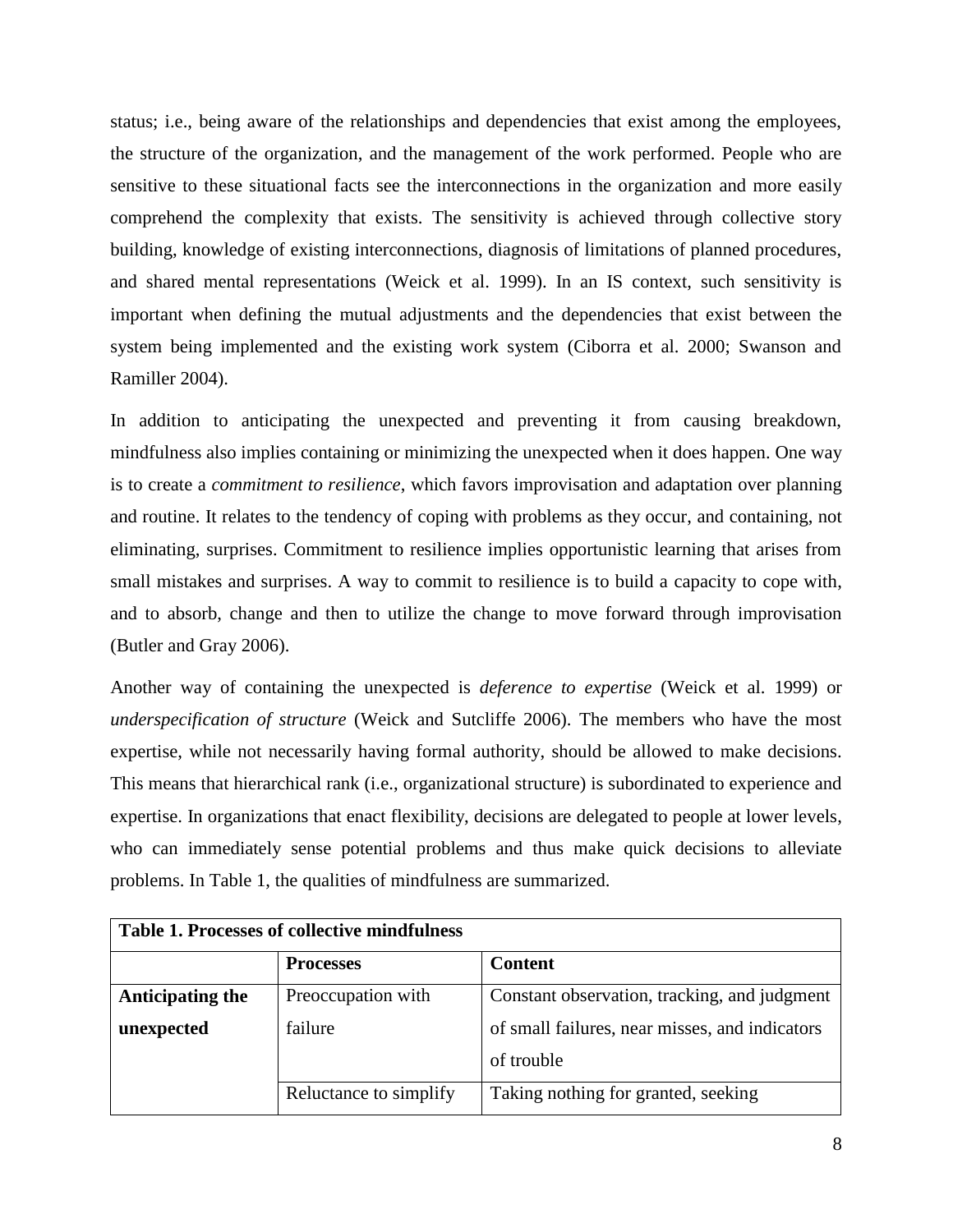|                                     |                             | disconfirmation before confirmation, seeking<br>complexity rather than simplifying<br>understandings                                       |
|-------------------------------------|-----------------------------|--------------------------------------------------------------------------------------------------------------------------------------------|
|                                     | Sensitivity to operations   | Being aware of interdependencies by<br>continuous communication and information<br>Exchange between various parties of the<br>organization |
| <b>Containing the</b><br>unexpected | Commitment to<br>resilience | Necessity to improvise routines                                                                                                            |
|                                     | Deference to expertise      | Seek out appropriate expertise, override<br>higher authorities if necessary                                                                |

The post-implementation adaptation of information systems is different from the complex and time-sensitive activities that Weick and colleagues have typically studied in settings such as nuclear power plants, aircraft carriers, or fire fighter crews (Weick et al. 1999). While mindfulness has been applied to a healthcare context (e.g., see Issel and Narasimha 2007), it has usually been with the argument that the core activities in hospitals are complex and critical activities (Butler and Gray 2006). We take on a slightly different perspective, as we do not focus on these emergency, time-critical aspects of healthcare work, but rather on the ongoing organizational transformation of a more stretched-out and mundane nature.

To date, only a few IS researchers have studied mindfulness in an IS implementation context. For example, in Valorinta's (2009) study of Enterprise Resource Planning (ERP) system implementation in two retail companies, he redefines what mindful behavior means in an IS project context, arguing that: "*the alertness and attentiveness inherent in mindfulness may have an important impact on the ability to conduct enduring changes in organizational routines and practices*" (ibid., p. 993). The author moves from a focus on failure and error detection to a detection of constraints and interdependencies that appear when integrating IS into work procedures. Valorinta observed processes and practices associated with mindful IS implementation, such as *safeguarding* actions that are relevant for anticipating IT-related problems of planning, controlling, and checking. Management actively *explored options* and constructed visual models that acted as sensegiving measures towards the mobilization of users in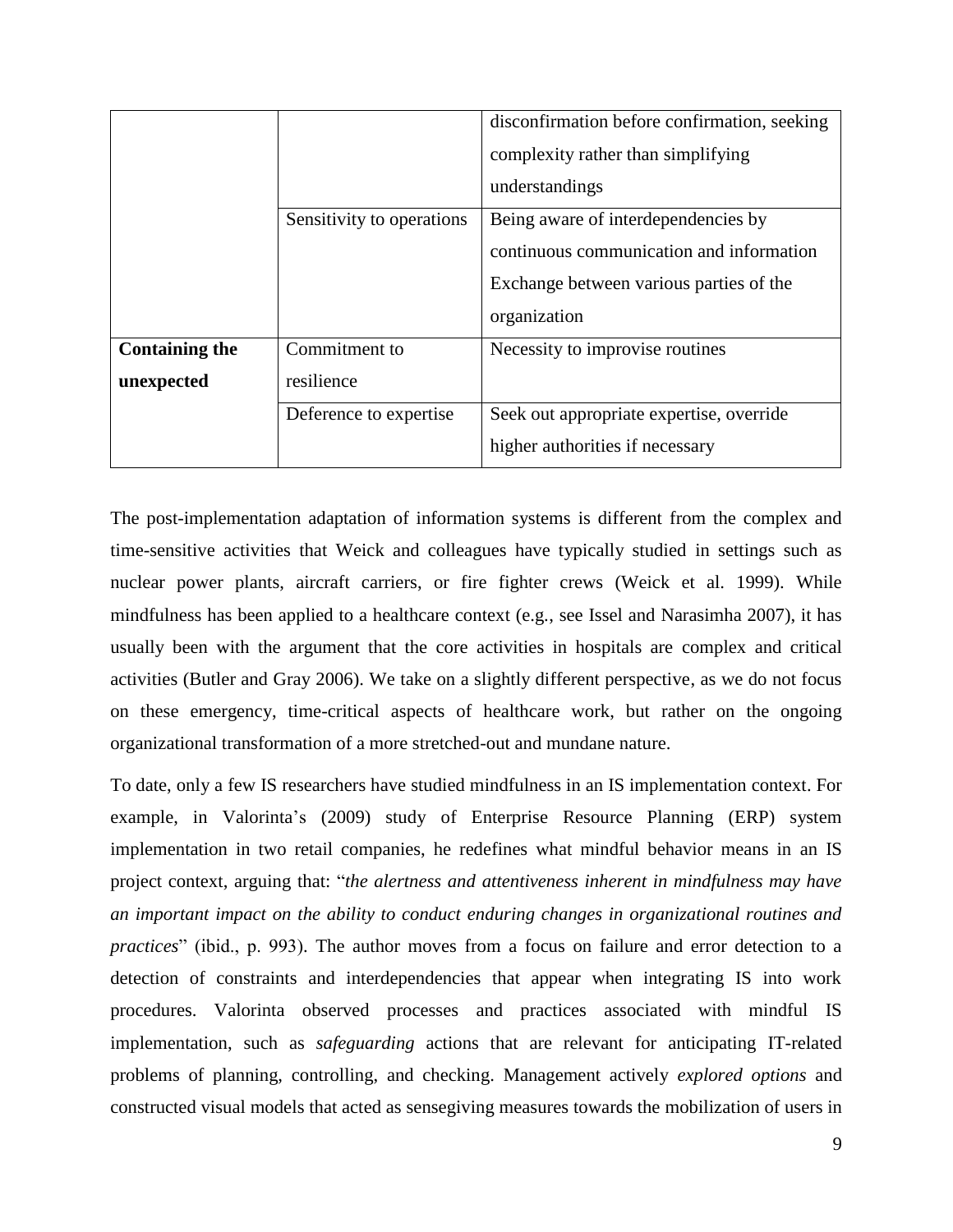the organization. Further, emphasis was on the *organization's active anticipation of change* in the form of roadmaps for regular updating and the choice of methods and tools to actively manage the change process. In terms of sensitivity to operations, Valorinta observed the *active exploration of options* in the form of learning through pilots and feasibility studies, as well as active information sharing. Additionally, he observed that activities to *ensure collective engagement* through cross-departmental meetings where IT professionals acted as boundary spanners were deemed vital.

More recently, Carlo et al. (2012) have studied the coordination of multiple organizational actors that have collaborated to realize a complex physical building. Specifically, the authors emphasize the dialectic nature of what they name the *collective minding process*, building on Levinthal and Rerup's argument (2006) that both mindful and mindless (routine) behaviors are crucial. Employing this more comprehensive notion leads them to redefine the terms used to characterize mindful behavior and the role of the information system in question, where each of the dimensions is seen to move between a mindful and a mindless pole;

- preoccupation with failure becomes *preoccupation with outcomes* related to "*concern surfacing versus confidence building*";
- reluctance to simplify becomes *framing of interpretations* related to "*perspective taking versus perspective making*";
- sensitivity to operations becomes *attention to operations* related to "*global integration versus selective filtering*";
- commitment to resilience becomes *approach to generativity* related to "*improvisation versus codification*";
- underspecification of structure becomes *level of structuring* related to "*empowerment versus control.*"

Our study represents a somewhat similar but also different case to these studies. In our case, the task implies organizing a process change with many dependencies, as well as the need to assist a collective handling of uncertain processes with unclear requirements. One major difference is, however, the organizational attention and resources allocated to this process. In our case, the responsibility for conducting the redesign process was largely delegated to the users, and there was, at least initially, little provision of structures and tools to support this. Thus, the empirical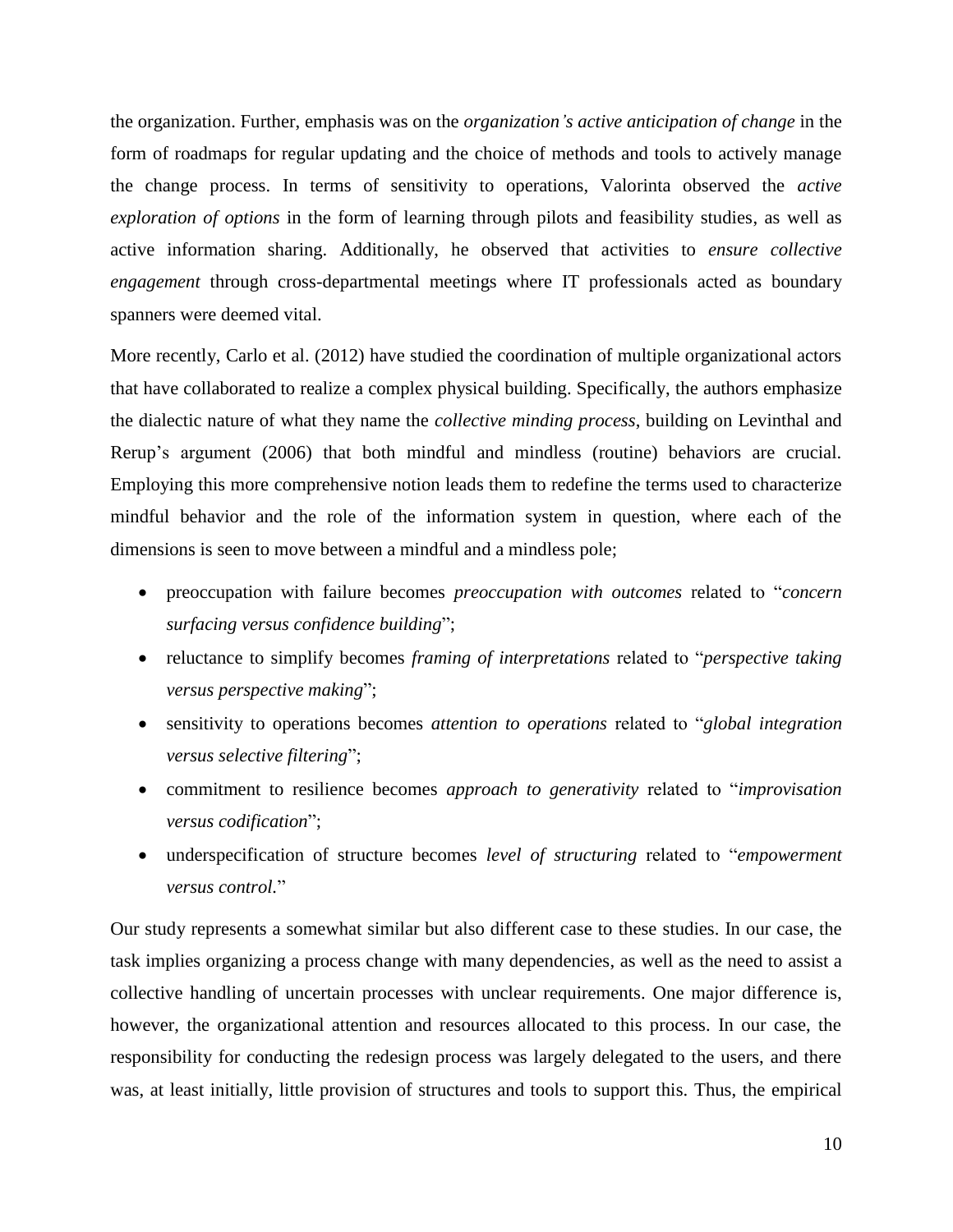case in this paper complements existing studies with an examination of how users make sense of what a post-implementation IS adaptation entails, and how an emergent (not pre-planned) organizational response to these challenges may look like. We conceptualize and analyze these processes from a sensemaking perspective to capture the users' interpretations and actions when facing unexpected and confusing events.

#### **3.2 Sensemaking Processes**

Weick et al. (2005) define sensemaking as an ongoing activity in which organizational members rely on their awareness to understand "*What is going on here?*" and to determine "*What do I do next?*" A situation becomes comprehended through being explicated in words, which, in turn, serves as a springboard into action. Organizational members need to make sense in situations that either involve a dramatic loss of sense (in unfamiliar situations where sense is elusive) or where "*the loss of sense is more mundane but no less troublesome*" (Weick et al. 2005, p. 415). Sensemaking represents efforts to create order and make retrospective sense of what occurs (Weick 1993, p. 635); it draws attention to how organizational members simultaneously shape and react to the environment they face (Weick et al. 2005). Zooming in on the process of sensemaking, the creation of meaning will unfold when people engage in the ongoing circumstances from which they extract cues and try to make plausible sense of what is going on (Weick et al. 2005). Through acts of noticing and bracketing, which are "*relatively crude acts of categorization*" (Weick et al. 2005, p. 414), the number of possible meanings become reduced. Organizational sensemaking is social, and through reciprocal interactions, the selected cues generate a locally plausible story that can be solidified by relating the story to past experience and current practices, or it can act as a guide for further action and interpretation.

Sensemaking processes can be influenced when members engage in acts of giving, demanding, specifying, and breaking sense (Vlaar et al. 2008; Monin et al. 2013; Maitlis and Christianson 2014). *Sensegiving* consists of acts by which organizational members attempt to influence or change the way others think and act in a given situation. For example, managers or change agents can actively give sense to users of a new information system by providing user manuals, training sessions, or flow charts of work procedures. Such actions will help clarify the situation to those who struggle with meaning creation. Sensegiving is not simply a top-down process, as actors at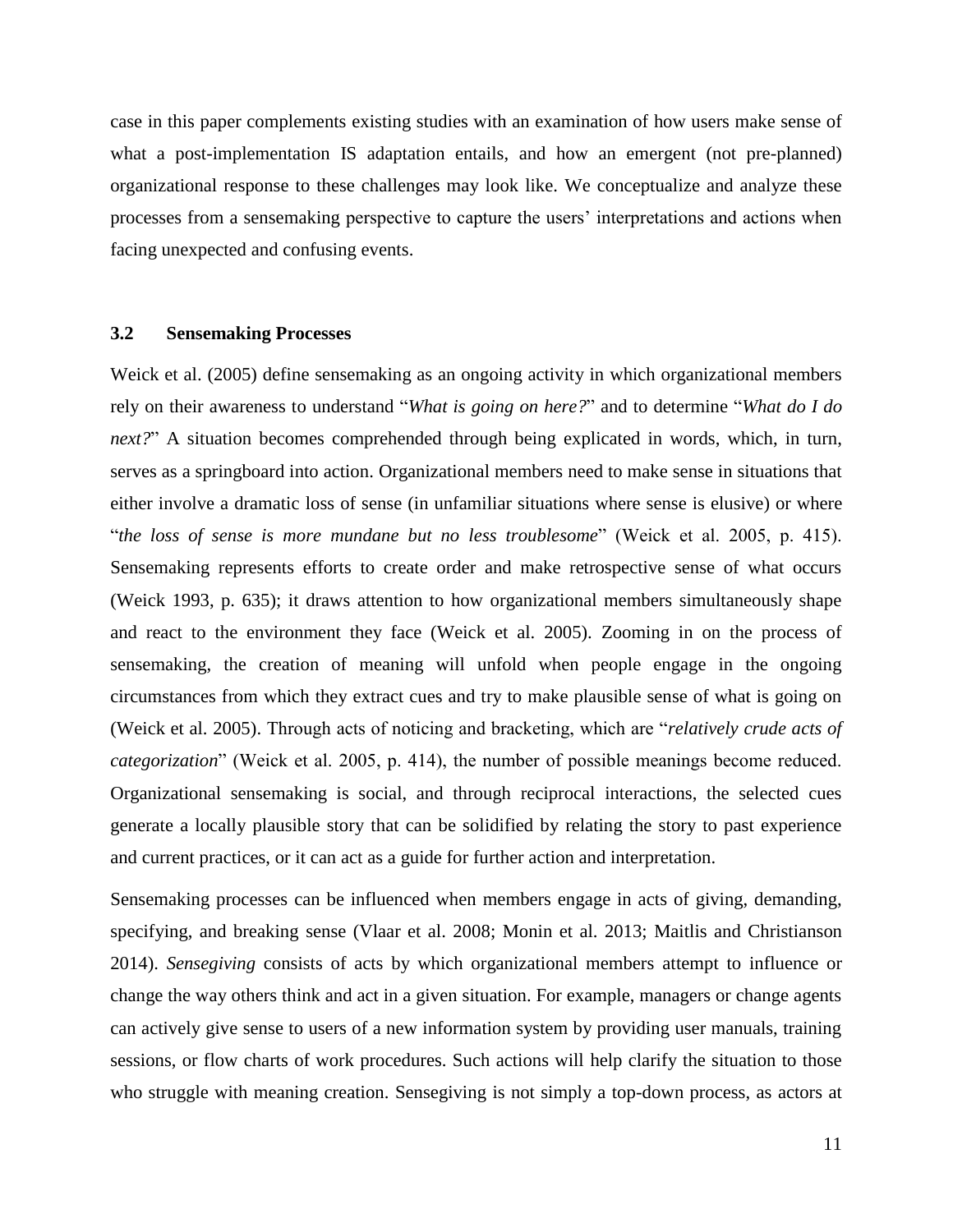any level of an organization may engage in sensegiving with others (Maitlis and Christianson 2014) In addition, organizational members will not passively wait for information, but rather actively engage in *sensedemanding* processes to reduce uncertainty and ambiguity. For example, users may actively request additional information, ask for clarification, and solicit colleagues for confirmation. *Sense specification* is also considered an important act towards specifying and emphasizing explicit or implicit norms in an organization. When specifying sense, organizational members remind each other of current principles as well as exemplary decisions and actions (Monin et al. 2013). *Sensebreaking* is another approach to influencing meaning construction by questioning existing understandings. Acts of sensebreaking help people to experience their existing views of reality as incoherent and untenable, thereby reframing previously held conceptions. For example, people may problematize understandings held by others in order to make them re-consider existing assumptions and beliefs as well as re-examine their course of action. However, challenging existing conceptions may not always be welcomed, and the organizational ability to do so may depend on the existence of an organizational culture that encourages it.

The sensemaking perspective has been used to analytically frame investigations of IS implementation. The implementation of a new information system may cause an immediate 'shock' in the organization and interrupt users' current way of working. This shock often triggers an intensified and ongoing period of sensemaking, in which meanings materialize to inform or constrain action (Anderson 2006). In a study of the implementation of a group support system, Orlikowski and Gash (1994) suggest that "*to interact with technology, people have to make sense of it; and in this sensemaking process, they develop particular assumptions, expectations, and knowledge of the technology, which then serve to shape subsequent actions toward it*" (Orlikowski and Gash 1994, p. 175). A number of studies have followed up on this insight by highlighting how technologies are enacted in specific organizational contexts through actors' continuous meaning production and actions (Henfridsson 1999; Kohli and Kettinger, 2004; Jasperson et al. 2005; Vaast and Walsham 2005; Bansler and Havn, 2006; Hedström 2007;). Common to these studies is the argument that users' sensemaking is particularly relevant to study in an early phase of IS implementation, as this phase is characterized by a high degree of ambiguity and uncertainty, and since meaning creation about the technology is particularly intense in this period.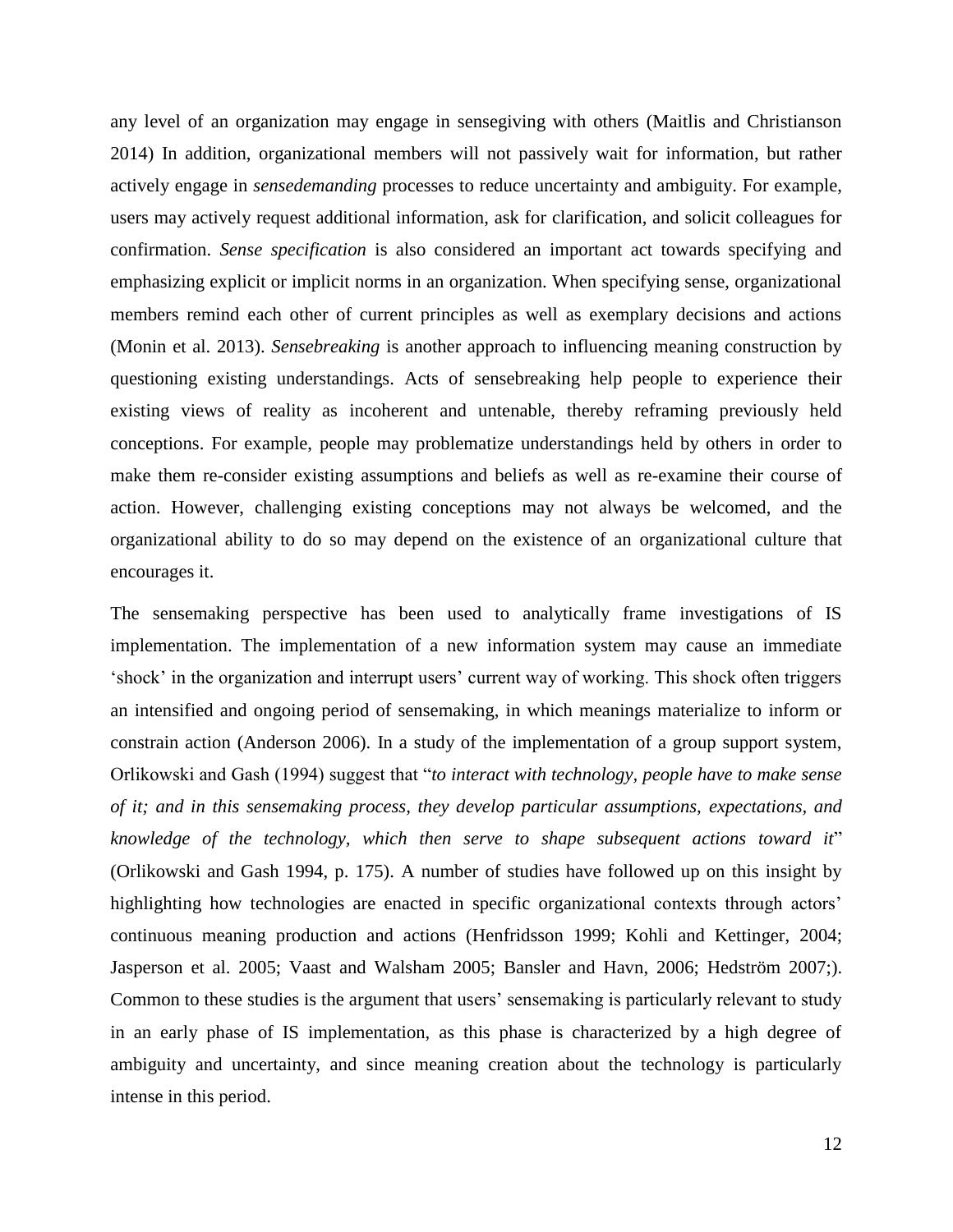While we agree with these insights, we wish to take this argument further by investigating users' ongoing sensemaking processes at a later stage, namely in the IS post-implementation phase. In this phase, it is common that the sensemaking process is left to the users to manage. This sensemaking can happen in various ways: it can be arbitrary and suboptimal, swift and adequate, or something in between. By conceptualizing IS post-implementation as an ongoing sensemaking process, we will be able to gain insight into how users make sense of a current situation and how they use this sense as a springboard for action. The desired capability of collective mindfulness rests upon processes of sensemaking. Consequently, the first research question that we wish to pursue is: *1) What characterizes the process of sensemaking in the post-implementation adaptation process of IS?*

If we understand better the nature of these sensemaking processes, there is a potential for managers and change agents to more actively support them. With this overall objective in mind, we pursue a second research question when analyzing our case: *2) What specific measures can support the sensemaking process and thus the achievement of collective mindfulness as an organizational capability?*

# **4 Research Approach**

#### **4.1 Introducing the Case Study**

We gathered empirical material from a Norwegian hospital that had implemented an Electronic Health Record (EHR) system three years previous to this study. The early versions of the EHR system could not fully replace the paper-based record, since much of the information needed to remain in paper form or in specialized systems. Furthermore, the EHR system was under continuous development with releases of new and more comprehensive versions, which meant that the transition to a paperless hospital was slower than expected. The paper-based version of the patient record remained a legally binding document, and thus all entries in the EHR (and in the other clinical systems) were still printed on paper and archived with the corresponding paper patient record.

After some time, this situation was no longer sustainable, as it caused a critical space problem in the archive. Consequently, the hospital management decided to purchase scanners, since full-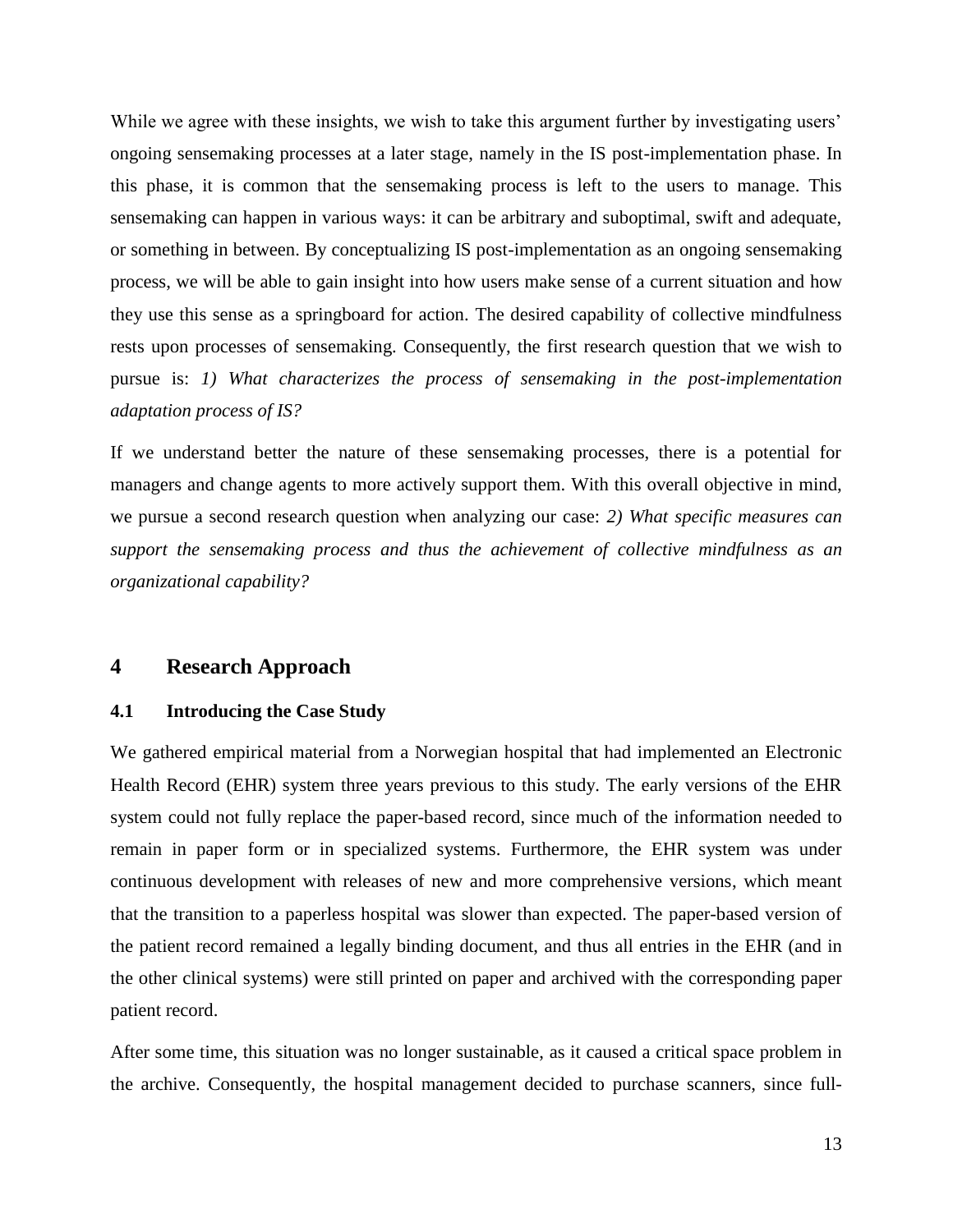scale digitization could not be immediate. Initially, the scanning project was presented as a smallscale, short-term project entailing simple hardware purchase and installation. Large bulk scanners would be implemented to scan full paper records stored in the archive. Clinical departments would use less advanced hardware to scan local documents, such as incoming letters. The scanned documents would be imported into the EHR and would be visible to the clinical staff. Due to delays in getting the scanners to work in the archive department, scanners were installed in four pilot departments, one of which was the Women's clinic. We chose this department as the site of our study, since it is one of the largest departments at the hospital with a complex structure of subsections and smaller clinics. Furthermore, there is a high demand at the Women's clinic for the patient record archive services.

Early on, some of the secretaries at the department started testing the scanners, and throughout the next weeks bugs were identified and fixed. The pilot departments initiated discussions on how to best organize the scanning activities and adapt existing work processes to new procedures. Initially, the complexity of the required redesign was underestimated and little attention was devoted to the implementation strategy. The management of the hospital prioritized funding of other more strategically important IT projects, which meant that the scanning project had to operate at a low-cost mode. No resources were allocated to the clinical departments to relieve employees from their clinical duties, and the project had to fit in with the ongoing work practices at the departments. The overall schedule was delayed by almost two years. In the end, based on the experiences gathered in the pilot departments, procedures and organizational standards were developed, and the scanning solution was rolled out to all clinical departments, allowing gradual transition to a full digital solution in the hospital.

### **4.2 Data Collection**

The situation described above, in which responsibility was delegated to end-users without adequate planning, managerial support, and resources, was a good opportunity to study how endusers make sense of and attempt to organize such a change process. The empirical study was a spin-off from a larger ongoing research project, where two professors and two PhD students studied the effects of the EHR implementation in nine different hospital departments. As the EHR study progressed, the scanning activities became a point of interest for one of the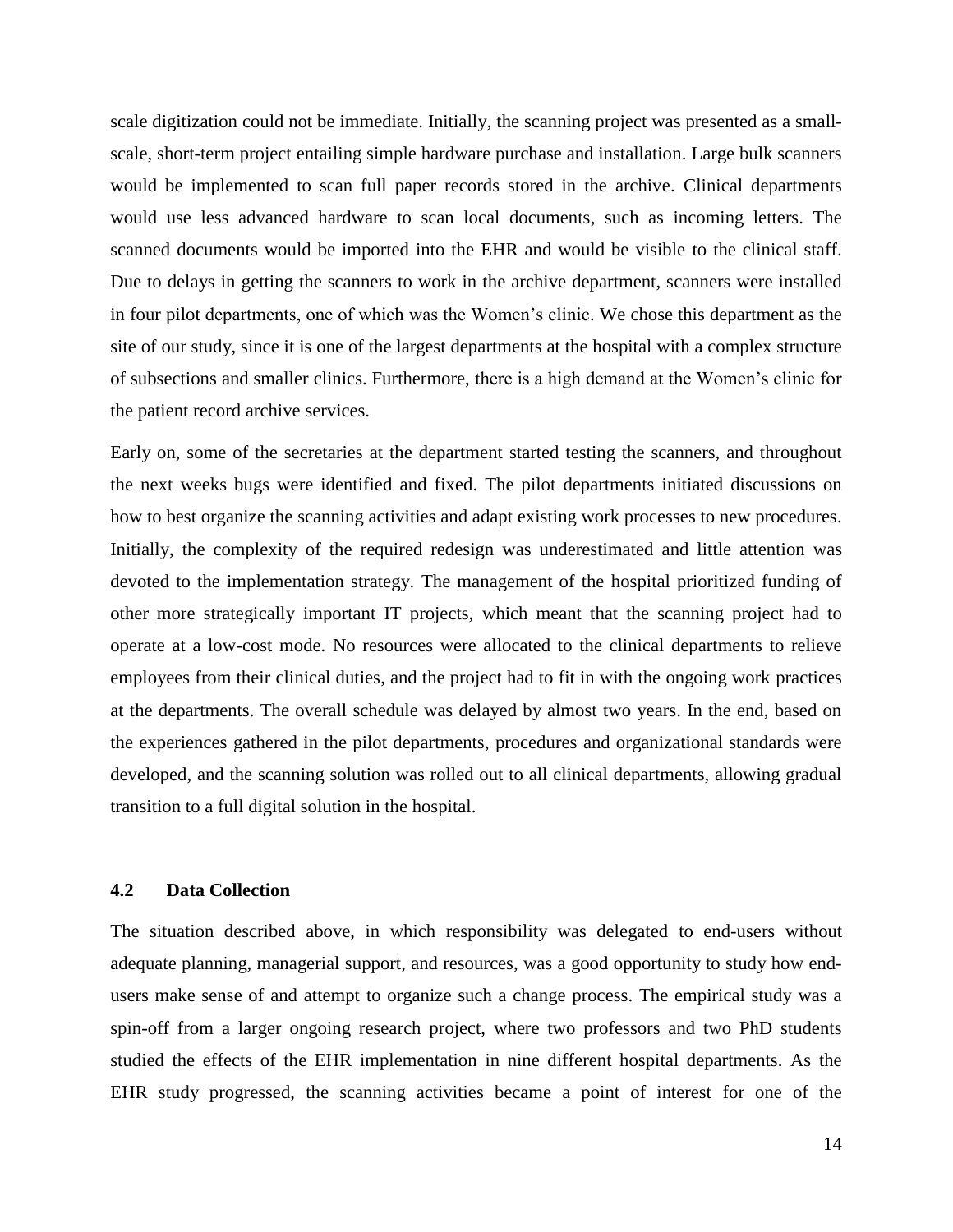researchers (the first author of this paper), who continued with a more focused study. This meant that no new research protocol was defined in advance, and the access to the field site was rather informal through association with the project management team from the IT department. The scanning activities constituted the case for this paper, while the larger study of the EHR implementation served as a basic introduction to the organization and the clinical work practices.

The scanning project was closely followed by the first author for a period of more than two years. (See Table 2). Drawing partly on the 35 formal interviews conducted within the larger EPR study, the researcher additionally conducted seven semi-structured interviews with the scanning project's management group and with staff from the IT and archive departments. These interviews focused on the progress of the project and the interviewees' perceptions of obstacles and opportunities. Open questions were asked about their perceptions of the historical as well as current situation and what they perceived to be challenging in the process. The interviews lasting 45-90 minutes were taped and transcribed. In addition, extensive field notes were taken from participant observation in various project activities during the two years of study. The first author participated in fourteen project meetings at the department during the study period, totaling 17 hours. Five were coordination meetings between the EHR researchers' team and staff from the IT department, six were project meetings between the staff from the Women's clinic and IT staff, and another three were internal meetings with only staff from the Women's clinic. The researcher actively participated by taking notes, intervening in the discussions, and sometimes preparing the minutes for the group.

Apart from the meetings, the first author observed the secretaries' scanning work, documented bugs and problems, performed time studies, and assisted the personnel in compiling detailed information about document flows in the department. Notes from these observations were fed back to the department and the project management for validation and as input for further processes. Similarly, numerous informal conversations over lunch and coffee breaks added to the understanding of the scanning project. Various documents, such as procedures, guidelines, and process maps, were also collected during the process.

| Table 2. Summary of data sources |                                  |                                              |
|----------------------------------|----------------------------------|----------------------------------------------|
| Data sources   Purpose           |                                  | <b>Outcome</b>                               |
| Interviews                       | Gaining insights into individual | 7 targeted interviews totaling 7.5 hours (in |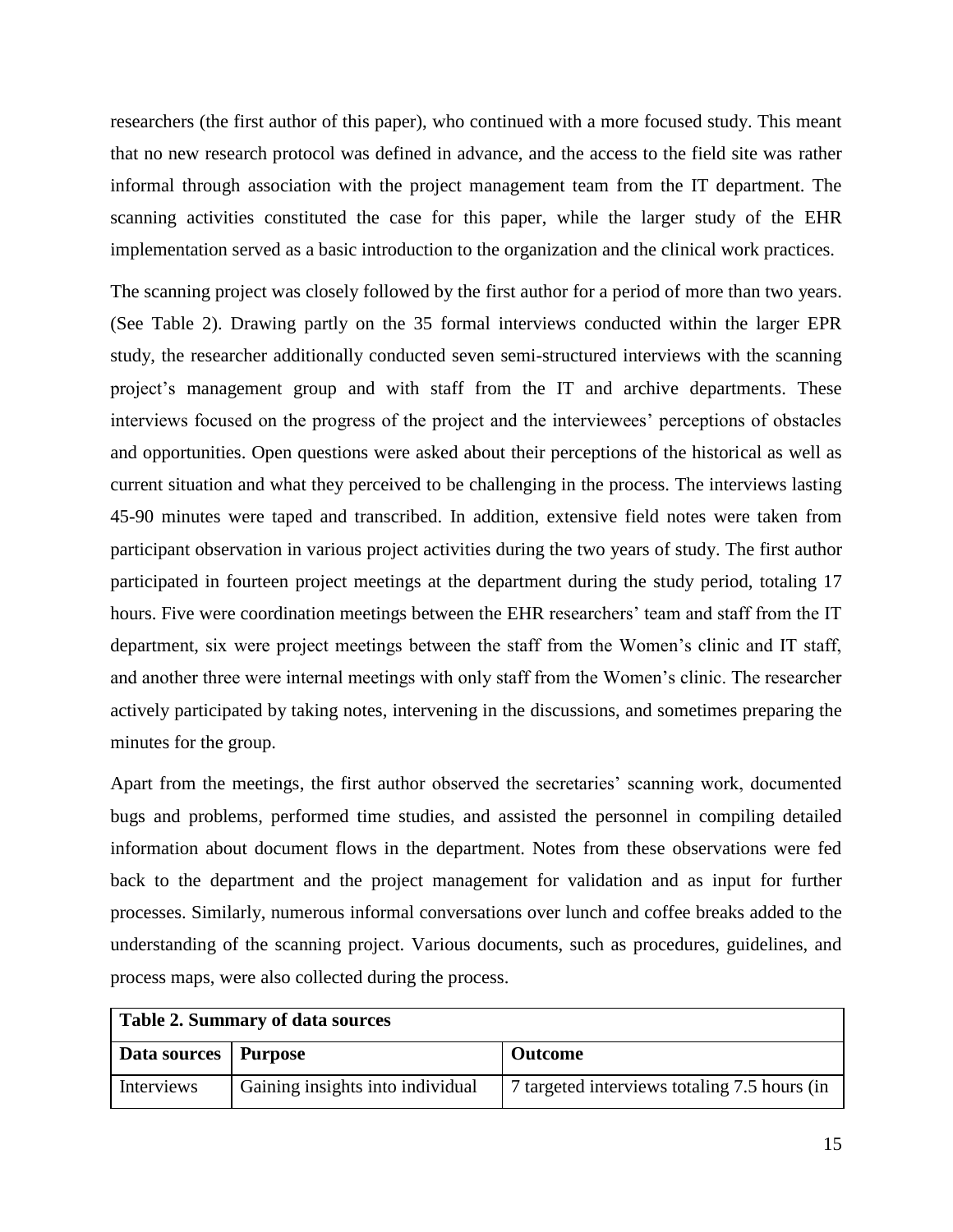|              | participants' perception of, and | addition, 35 interviews as background on   |
|--------------|----------------------------------|--------------------------------------------|
|              | response to, challenges.         | EHR implementation and use).               |
|              |                                  |                                            |
| Observations | Observing work without scanners  | 15 hours of observation of secretarial     |
|              | to learn about documents in use  | work. Output: time studies, flow charts,   |
|              | and current workflows.           | issue lists fed back to project team.      |
|              | Observing work with scanners to  | 17 hours of participant observation of     |
|              | learn about eliminated, changed, | meetings: 5 meetings with the researcher   |
|              | and novel work tasks, as well as | and IT team, 6 meetings with the IT team   |
|              | issues with handling of paper    | and internal teams, and 3 meetings with    |
|              | documents, scanners, software,   | internal teams at Women's Clinic. Output:  |
|              | and hardware.                    | Minutes from meetings, and 45 pages of     |
|              | Observing meetings to study the  | transcribed observation notes.             |
|              | process of collective            |                                            |
|              | sensemaking.                     |                                            |
| Documents    | Gaining insights into the work   | Work flow charts, sample documents, and    |
|              | practices.                       | lists of documents in use.                 |
|              | Following the decision-making    | Hospital procedures (draft and final form) |
|              | related to the various stages of | (98 pages).                                |
|              | standardization and              | Emails dealing with raising and resolving  |
|              | concretization of tasks.         | issues, revising plans, etc. Presentation  |
|              | Following the management and     | material of scanning project to employees. |
|              | coordination challenges (how the |                                            |
|              | IT department team handled the   |                                            |
|              | project).                        |                                            |

# **4.3 Data Analysis**

The analysis is based on both authors' reading and discussion of interview transcripts, field notes, and project documents. First a chronological storyline of the scanning project was created, emphasizing the main challenges encountered. Events and tasks that were perceived to be challenging in the observed meetings and discussions in the Women's clinic were examined more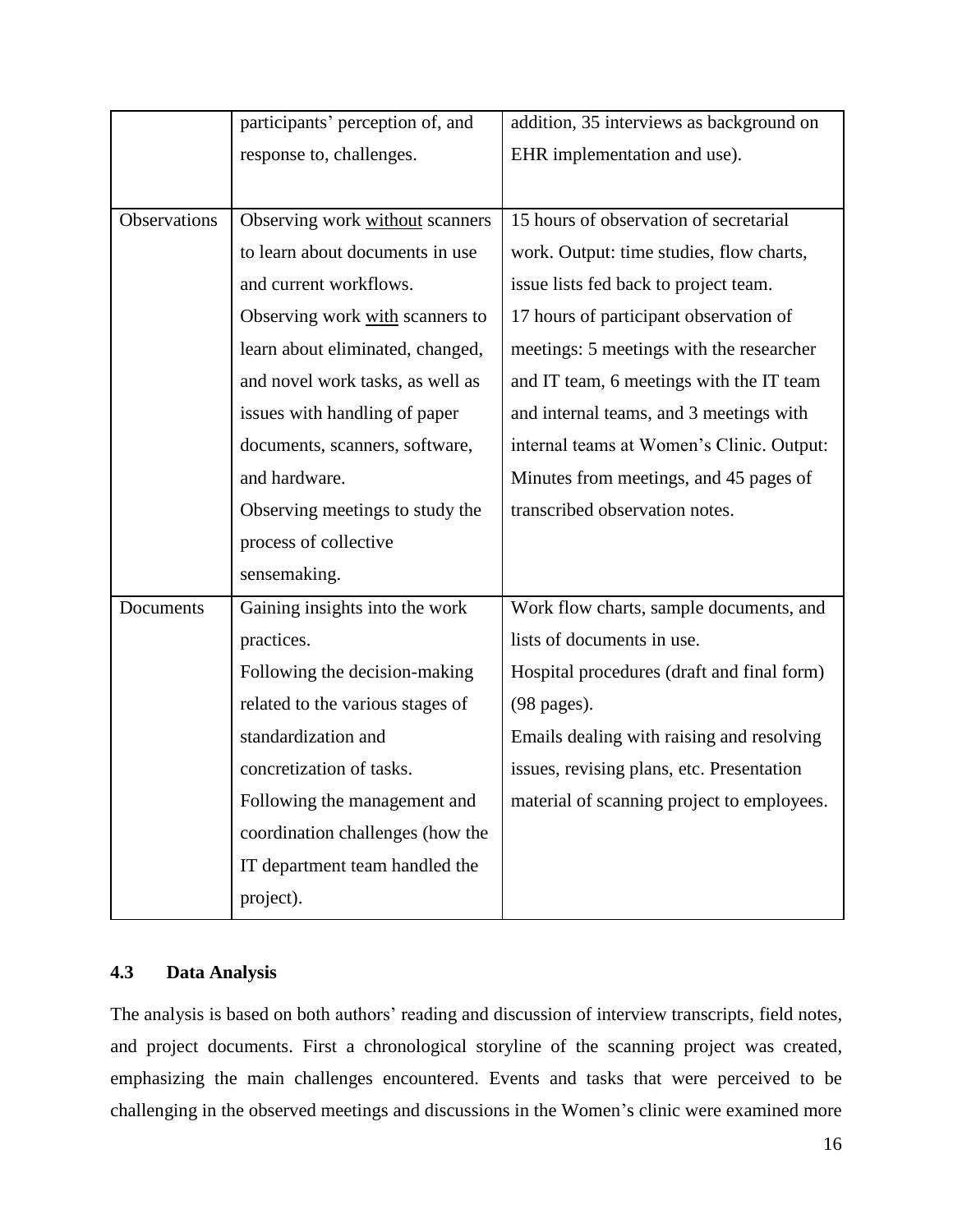closely. For example, we coded and categorized 'scanning instructions and guidelines prepared by the staff in the archive department to the employees in the Women's clinic' as an attempt of 'sensegiving' by which individuals attempted to influence the sensemaking of others. Similarly, we coded and categorized 'the organization of workshops as a means of stimulating the clinical departments to question existing practices and to take on the required change of work practices' as act of 'sensebreaking.' In the next step we examined how the team members responded to the challenges. We also aimed at identifying whether any remedial action was taken by the overall project team, and whether these action points helped with the resolution of the challenges.

The account includes examples from the work in the local group as well as from the IT department and the Archive department's actions that targeted the scanning activities across the whole hospital. The protracted nature of the project offered a unique opportunity to analyze the challenges that were encountered during this time, a process that would not have been equally visible if the process had been swift and smooth. As a final step of analysis, we coded the data for practices that followed the suggestions in the literature regarding collective mindfulness. Specifically, we looked for segments in the dataset that would indicate if/when staff were sensitive to the daily operations, if/when they would seek out the appropriate expertise to solve an issue, as well as if/when they would need to improvise. Next, we present the findings from the data analysis.

# **5 Handling of Post-Implementation Adaptation**

In this section, we present events that illustrate the main sensemaking challenges encountered in the scanning project, as well as the organizational responses, both at the local and overall level.

### **5.1 Demanding "Actionable Sense"**

Initially, the team members in the pilot departments were asked to specify how many scanners they needed, and in which room they should be placed. In the Women's clinic, this request could not be immediately, nor easily, answered, but triggered a process of sensemaking among the team members. A number of questions were asked: Who should scan which documents at what point in the work process? Should incoming mail be scanned by one person before distribution to the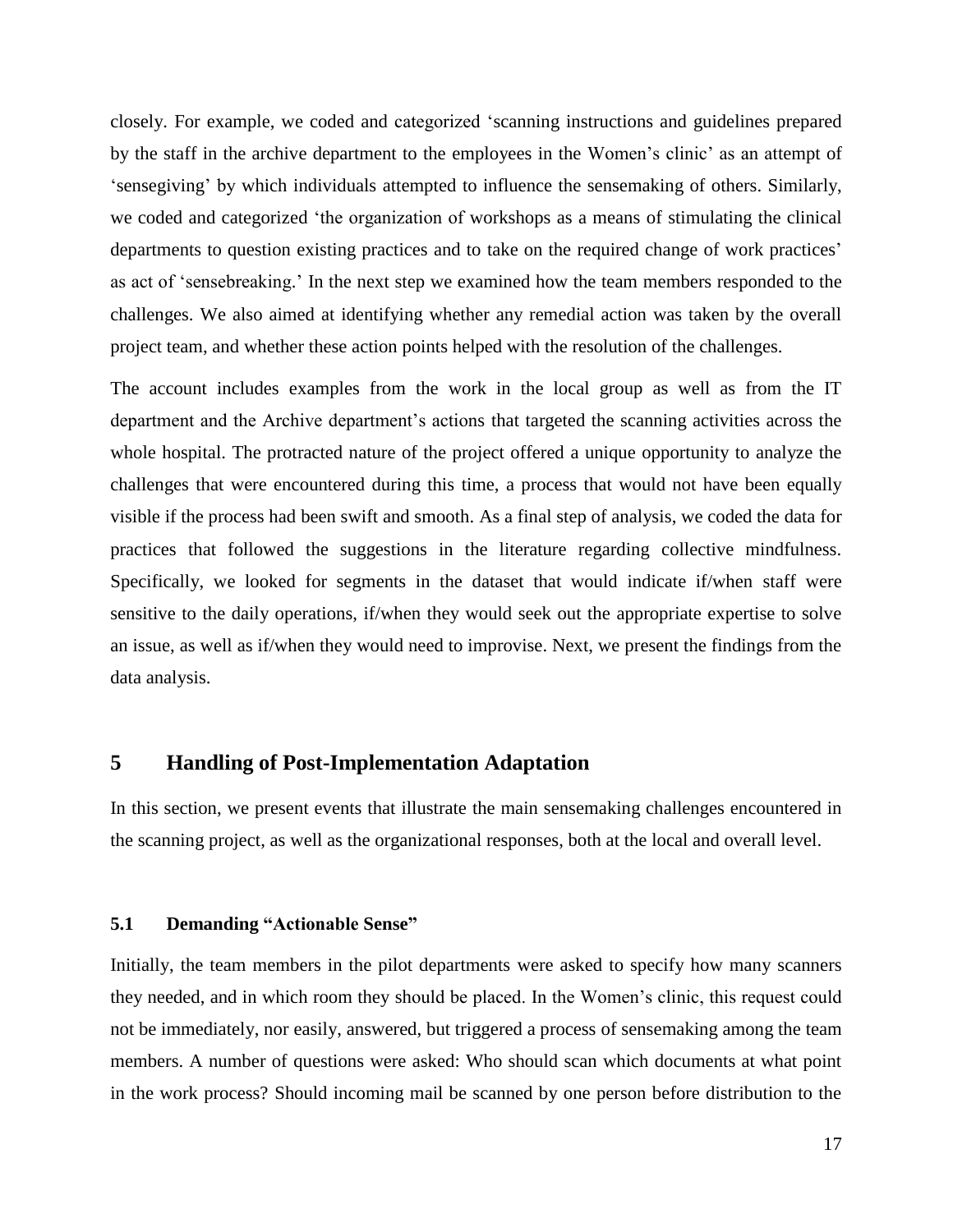separate wards or by several persons, one in each ward? How could the workload that scanning would introduce be estimated? Which changes should be made to the workflow? How different were current work processes between the sub-sections, and how well justified were the differences?

The team members had to gather and pool their knowledge of how work was currently organized, to chart and assess which changes of the current organizing were desirable, and to prospectively design new work processes. Observations from the group meetings showed that the task ahead of them was vaguely defined; consequently, they sought assistance from the IT department in their search for "actionable sense" and were given the recommendation of following a phased process. In the first phase, only referral letters were targeted, while in the second phase, all incoming mails that were related to patient treatment were scanned. In the third phase, the various paper documents that were produced during the patient's stay in the hospital were scanned, meaning that nothing would be sent to the archive. The fourth and last phase of the project aimed at scanning complete existing patient record files; e.g., for patients that were to be admitted to the hospital so that they were available in the EHR system when the patient arrived. This helped to delimit the task of responding to the impending changes and responding to requests for placement of scanners and allocation of staff.

### **5.2 Attempts at Sensegiving**

Once the scanners were installed, employees in the Women's clinic struggled with the question of 'how to' scan documents: which documents should be scanned and which not, as well as where documents should be stored (i.e., in which section of the EHR system). To help them make sense of this situation, staff in the archive department prepared scanning instructions in the form of a list of document categories and their appropriate location in the EHR structure. These guidelines were helpful, but there were also numerous documents specific to the Women's clinic that were not included in the list. This led to the decision of defining a hierarchy of procedures in which the list prepared by the archive department was defined as: a 'Level 1 Procedure' (i.e., to be applied across the hospital), after which the pilot departments were asked to develop 'Level 2 Procedures' that covered the documents specific to each department. In the Women's clinic, each subsection mapped its specific documents and created specific lists. The detailed mapping of the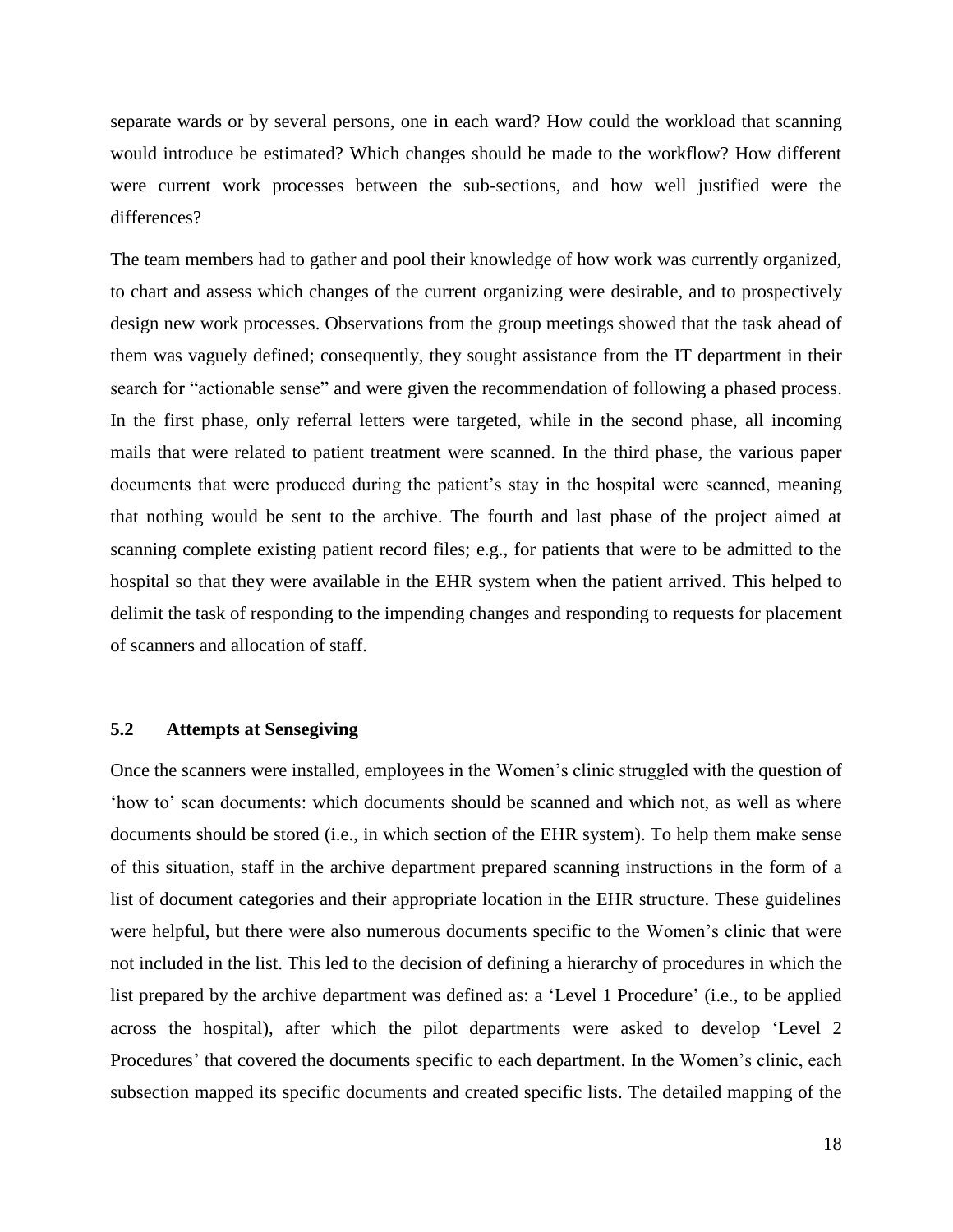various documents helped each subsection to clarify the nature of the challenge and subsequently, to initiate collective discussions. The guidelines and the development of new procedures were used to reach a decision on which documents to scan, at what point in time (especially relevant for documents that accumulated information throughout a process, e.g., growth curves), as well as where to store them. These actions helped the team members make sense of the current situation and served to ensure that documents would be stored and retrievable in the EHR system.

#### **5.3 Efforts to Break Existing Understandings**

The project team's preparation of the overview of documents was useful, but it was not enough to resolve the challenges of redesigning work and reframing the existing work procedures. The project manager mentioned:

*During autumn I realized more and more that the project would not be a success if we didn't attend to the organizational development [...] We tried to tell the departments that they had to take ownership of this, not just the scanning, but also all the other digitization projects that would come. They had to discuss how each change would affect the organization, what it would entail, and how many resources this would take; our role would simply be to support them* (Project manager).

The clinical departments were neither well-prepared nor equipped for the necessary redesign of their local work processes, and most importantly, many users were reluctant to change their existing work practices. The project management staff realized they had to take on a more active role and therefore conducted several workshops with the pilot departments, using simple graphical representations to map the work processes (see an example in Figure 1).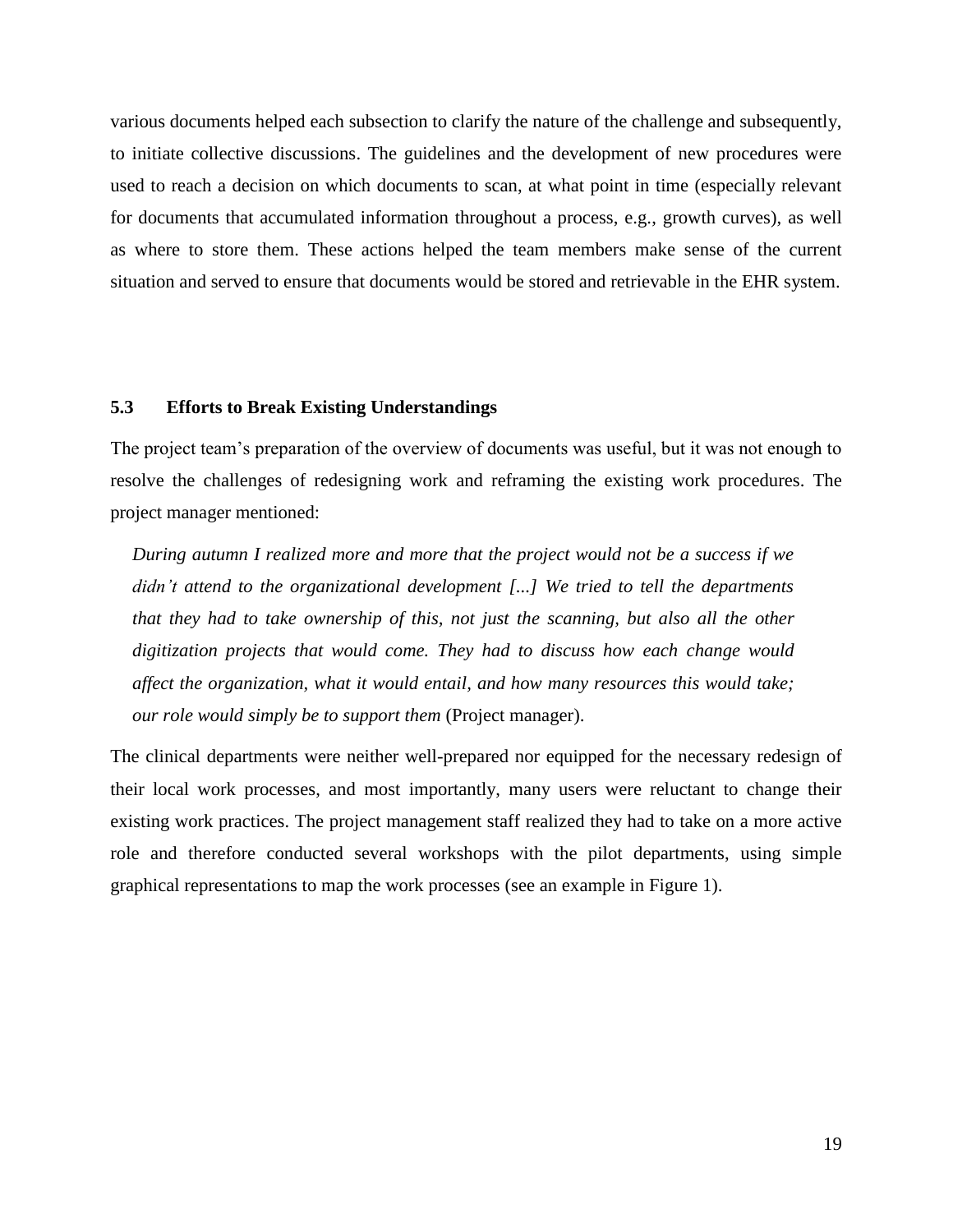

**Figure 1. One of the diagrams produced to map document flows**

The mapping was intended to serve as a point of departure for identifying important constraints as well as realizing the potential for redesign. These workshops were meant to stimulate the clinical departments to question existing practices and to encourage them to take on the required change of work practices. After a couple of mapping sessions with the IT department, the local team started its own detailed redesign of work practices in separate meetings. While the representations were simple, they served to inform the rest of the team (no one was familiar with all of the flows) and helped to avoid making decisions that would be infeasible with long lasting consequences. The next section illustrates that the collective attention was necessary in order to arrive at a doable plan, and that while these "as-is" descriptions were useful to establish a joint understanding, much effort was required for a careful delineation of the consequences of the modified plan.

#### **5.4 Sorting Out Preconditions and Making Sense of Changes**

In the meetings at the Women's clinic, the handling, distribution, registration, and further processing of documents were discussed. Many of the discussions dealt with the necessary first steps after the documents arrived in the mail. The general request was that mail should be opened and scanned as quickly as possible upon arrival. Previously, mail had been distributed to the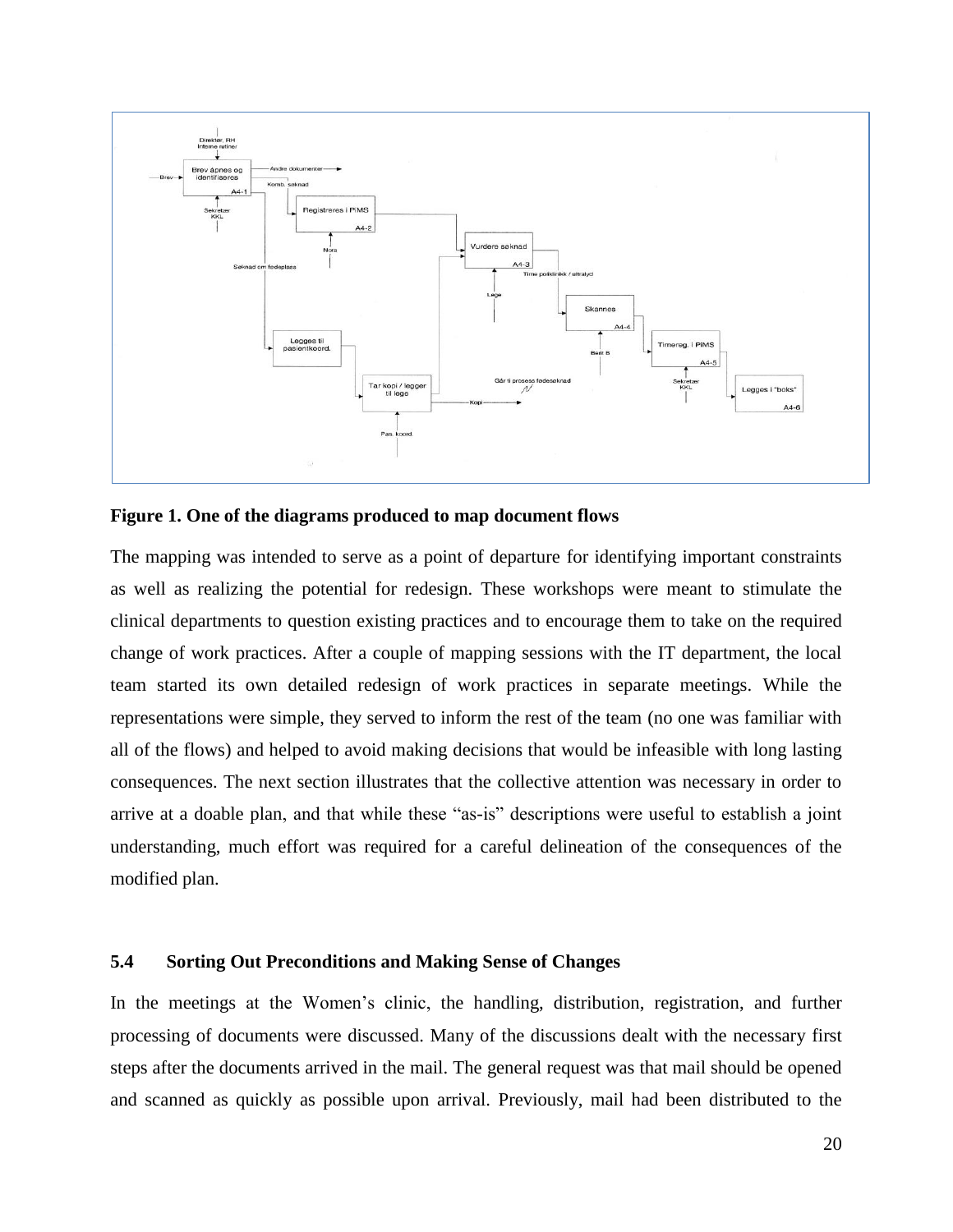individual wards before it was opened and processed. Initially, the involved secretaries thought it would be straightforward to centralize mail handling and scanning. Later in the process, however, other secretaries became involved and they voiced objections to existing practices. One of the wards handled sensitive personal information, e.g., related to infertility, gender identity disorders, and anonymous semen donors, and they registered this information in a limited-access section of the EHR system that the other staff could not access. They wanted to continue to open the incoming mail themselves in order to maintain patient privacy based in legal regulations. In general, the redesign process was complicated by the need of detecting such typical constraints that would shape the available redesign space. This discussion was pursued through collective negotiation about the various possible procedure changes, with the collective aim of detecting and preventing adverse consequences of proposed changes.

According to the general guidelines, all incoming referral letters were to be scanned upon arrival, before evaluation. The excerpt below illustrates the discussion around a particular category of referral letters: applications from pregnant women to be admitted to deliver their baby at this clinic. The clinic was popular and received more requests from pregnant women than it could admit. Therefore, unlike other referrals, which were generally accepted, around 50% of these applications were turned down and patients would be referred to other hospitals.

*Brigitte [secretary, team leader]: Let's proceed to discussing the evaluation of delivery admittances. Why can Ellen [secretary] not also use the electronic referral letter after it has been scanned?*

*Susanne [secretary]: But consider all of the [patients] who don't get admitted.*

*Researcher: Oh yes, because you have to create an EHR file for all those who are to be scanned, right?*

*Brigitte [secretary]: Yes… [pause] Well, it's true, we should not create routines that we have to reverse later. [pause]*

*Susanne [secretary]: But why do the papers continue to Anna and Ruth?*

*Mary [secretary]: They register them in the PAS [Patient Administrative System] and schedule the ultrasound examination.*

*Ellen [secretary]: But they could have been registered in PAS before I get them.*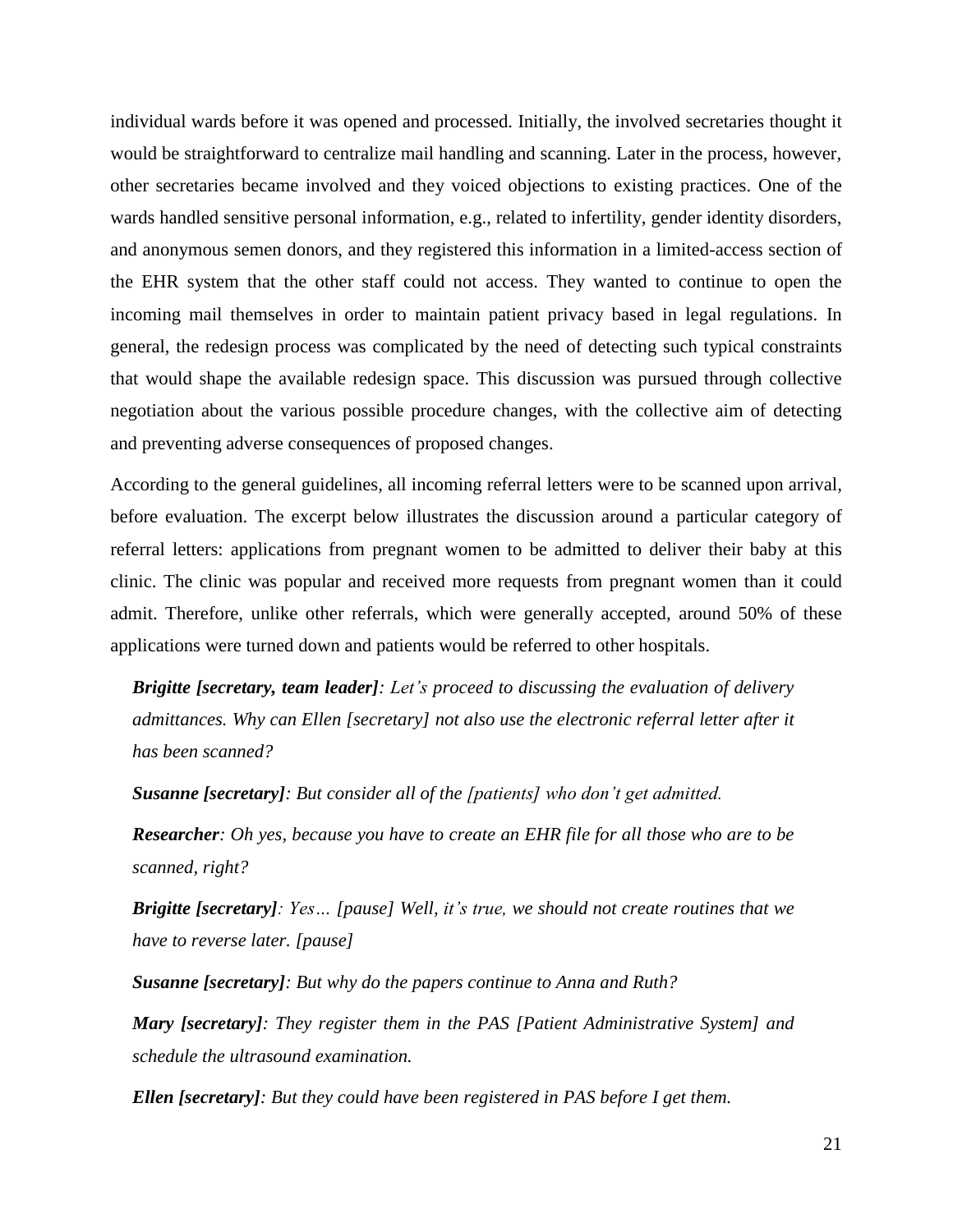#### *Susanne [secretary]: Are the rejected applications also registered in PAS?*

*Ellen [secretary]: Yes, the rejections are also there.*

Jointly discussing this category of referral letters helped the users realize that to scan them upon arrival would imply the creation of several thousand patient files in the EHR system for patients who, in the end, would not even be admitted to the clinic. This seemed insensible, and thus an exception was implemented locally for this particular category. The open discussion and questioning approach would be crucial in order to detect constraints on decisions in the form of "upstream" preconditions for the decision to succeed, as well as for "downstream" consequences if the decision were to be implemented. This tentative questioning and probing characterized the collective sensemaking of options throughout the observation period.

### **5.5 External Constraints and Surprises Trigger the Need for New Sensemaking**

The expectation was that the scanning project would complete the transition to a digital information flow that had been initiated by the EHR implementation. However, external constraints introduced uncertainty about this assumption, and thus about the expected tasks to be accomplished in the project. For instance, the staff in the Women's clinic realized that they could not legally remove the paper and switch to just using the EHR system, since the current version of the EHR system did not comply with the National Archiving Authorities' standards for longtime storage of digital data. The current version also did not support notifications, meaning that the paper documents had to remain in the workflow. This came as a surprise to the staff, who turned to the IT department to know when a new and accredited version of the EHR systems could be expected. In the absence of concrete information from the vendor and the IT department, they did not expect a swift resolution and thus chose to proceed with a work redesign that would work for the near future.

The project thus developed solutions for continuing to work with paper while preparing for digital information flow. For instance, a temporary storage solution was made for those documents that had been scanned and should not be archived, but which still had to be kept for legal reasons. Another technical constraint for the redesign process was that the hospital was planning to upgrade its local area network. The scanners that were purchased were compatible with the new (planned) network, but since the switch had not been executed when they were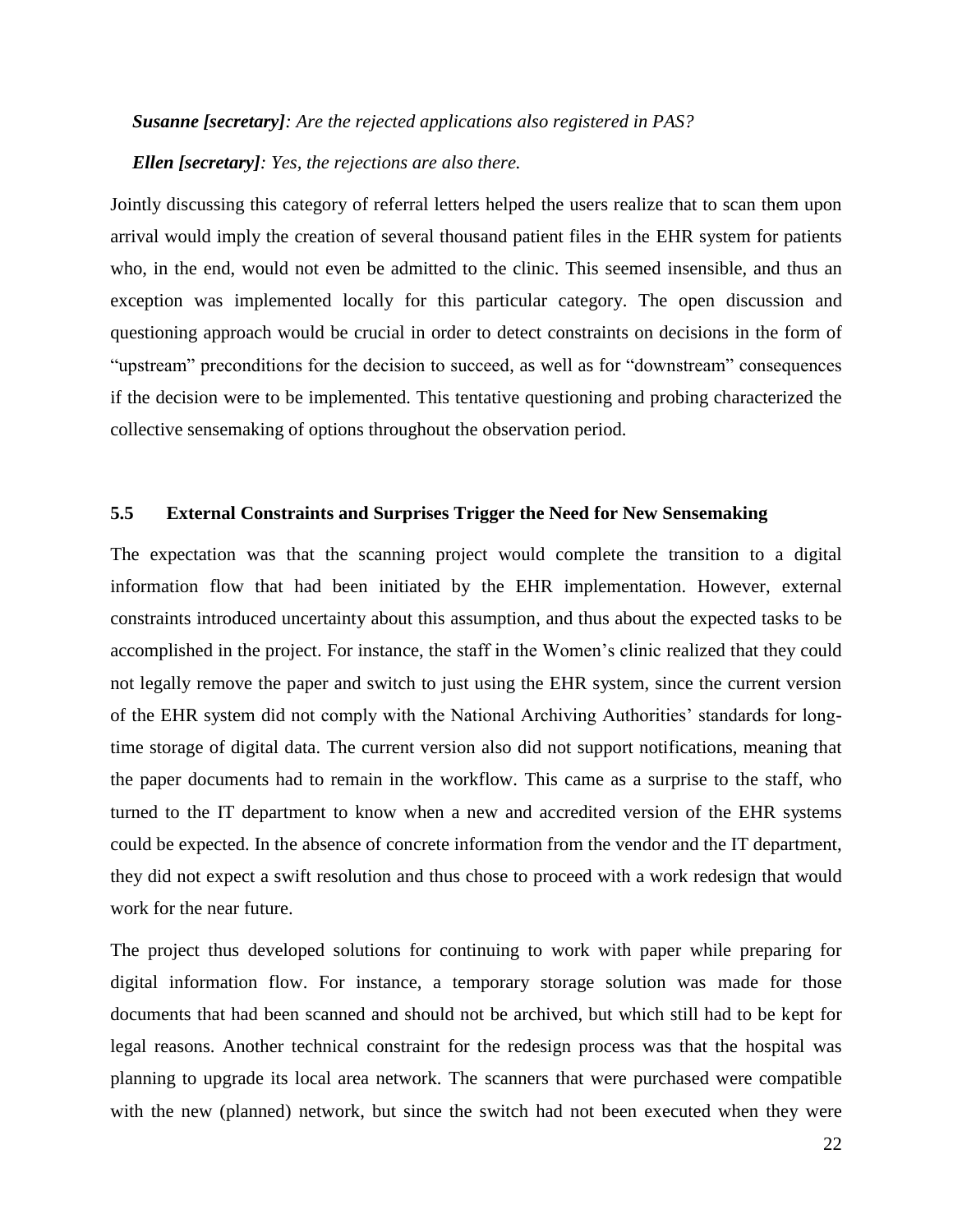installed, the scanners had to be linked to dedicated work stations running on a separate network segment. This implied that only the scanning activities could be accomplished on the scanning terminal, not the remaining secretarial work that would naturally be involved in the workflow before or after scanning. This constraint hindered an efficient redesign of the workflow and had to be endured until the whole hospital network was upgraded, which was accomplished one year later.

The disruption caused by the scanning project was followed by an additional "loss of sense" when the team learned that the expected task of switching to a fully digital workflow was not yet technically feasible. At the same time, learning that a new version of the EHR system was not immediate gave them some resolution, vis-à-vis an ill-defined task. These external constraints helped not only in reducing their current tasks (limit their search process) but also contributed to redefining the task into a less urgent challenge.

### **5.6 Technical Constraints on Ongoing Sensemaking**

Referral letters were documents that were sent by general practitioners, specialists, or other hospitals, requesting the transfer of one of their patients to the hospital. To target these in the first phase was generally perceived as a sensible choice of starting point, since referral letters represented an unambiguous category of documents with clear rules for when to scan (i.e., upon arrival in incoming mail) and where to store the file (i.e., in a given location in the EHR, organized after date of the letter).

The letters were usually one page, but could sometimes contain several pages, e.g., when test results were included. In some instances, the referral letter would state that additional examinations had been performed and that the results would be forwarded to the hospital when they were ready. In such cases, the forwarded documents would logically belong to the same referral letter, as they would provide additional information required for the doctor's evaluation and future treatment. However, it was not technically possible to append the after-sent documents to the previously scanned referral letter. The scanner software generated images using the TIFF file format, and in order to create one file, the different pages had to be scanned at the same time and joined before exporting it to the EHR system. Thus a new file had to be generated for the after-sent documents. In order to link these two separate documents in the EHR, the secretaries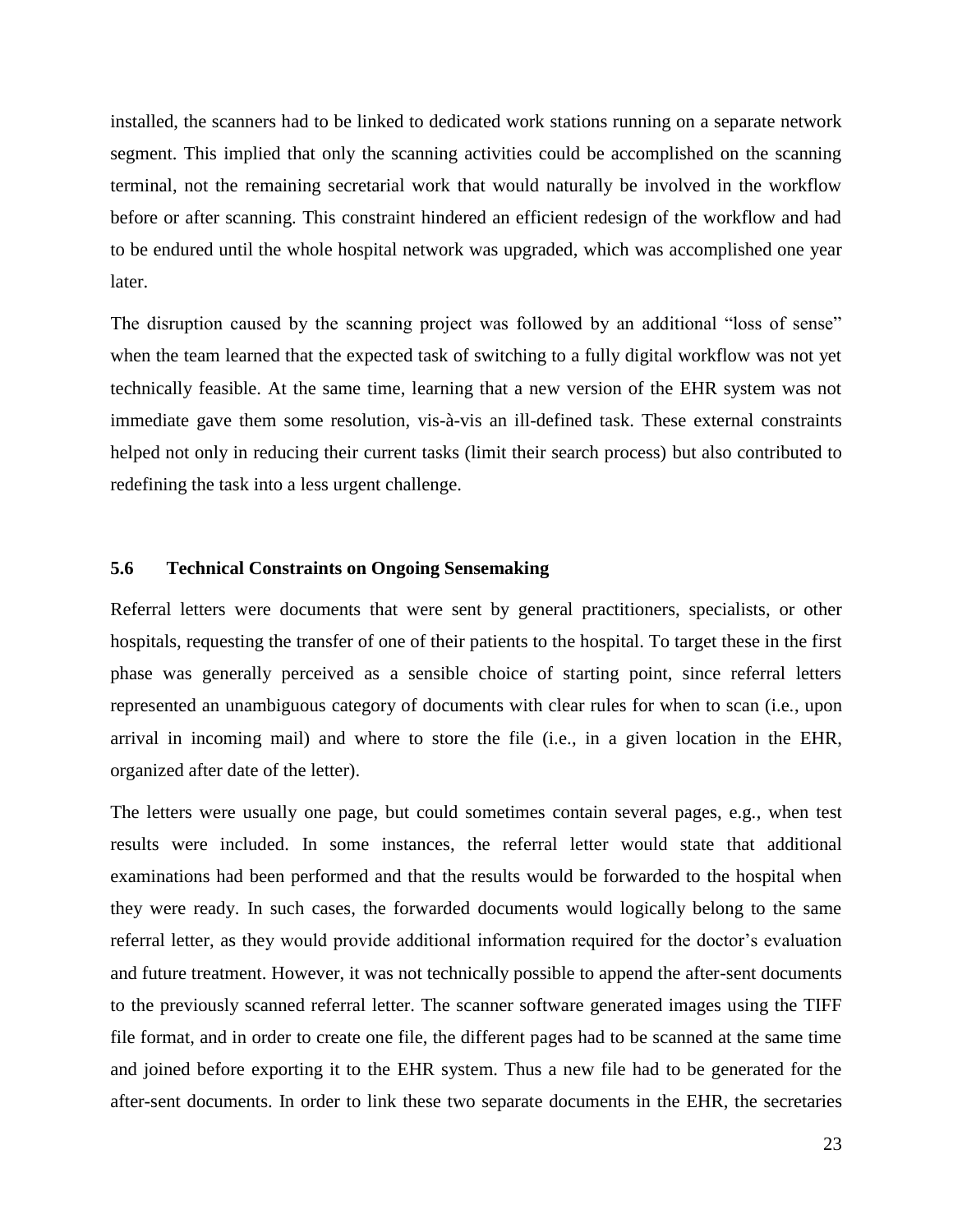decided to store them using the same date (i.e., the date on the original referral letter). To do this systematically, the person who scanned the documents had to find out to which original referral letter the document belonged and then use the same date for storing it. The decision to organize it in this manner had to be agreed-upon by other users of the system, both those who scanned documents and those who were going to read them.

#### **5.7 Formal, but Flexible Procedures to Ensure Continuous Sense and Action**

The proposals were collected from the various departments and the project team tried to arrive at a sensible distinction between what should be included in general, hospital-wide procedures (level 1), and what should be specific to each local department (level 2). To push the action further, the project team asked the pilot departments to develop new local, level 2 procedures. These procedures were formally part of the organization's quality assurance system, and thus this request had some legitimacy and became a well-working way to get the departments to actually design and implement changes. The shift of mail handling procedures was seen to be so crucial that it also required a directive from the hospital director. For other procedures, partly filled templates were circulated and a deadline for returning the proposed procedure was set. The procedures were supposed to be discussed within the department and adapted as necessary. The process would typically take several months for each procedure, since it was necessary to allow for local variations in the procedures, but also to eliminate unnecessary variations that were considered to be counter-productive. This structure allowed for a standardized flexibility, since at each level, one could specify additional details or even deviate from the higher-level procedures.

The reason for imposing this structure was that the redesign of work could not happen freely at each department, but had to take into account interconnections with other departments. The project management sought to manage and coordinate these local redesign processes across the hospital, since several personnel groups and departments were linked in multiple and complex ways within the hospital's work system. Local changes in the work processes thus had to be negotiated and coordinated with other processes. Earlier, shared representations of procedures and routines only existed to a limited degree, as ad hoc and idiosyncratic procedures had emerged through the past years with various paper forms and handling practices. The standardization was achieved through a lengthy process where numerous versions of multiple procedures (both at the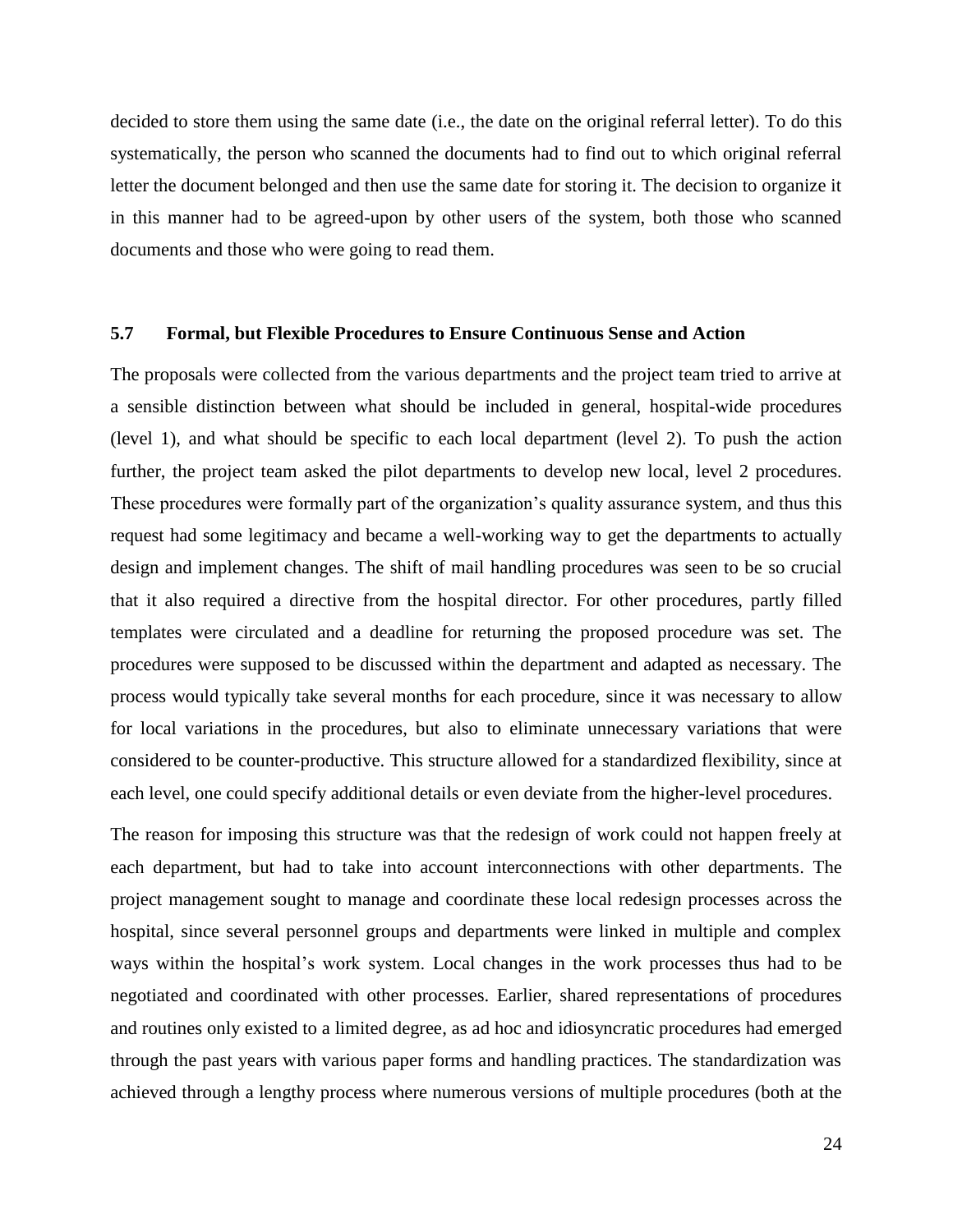departmental and hospital-wide level) were circulated and discussed so that local idiosyncrasies were exposed and adjusted.

#### **5.8 Sense Specification and Collective Deliberations**

Since the current version of the EHR system did not allow digital notifications, the paper documents had to be kept in the workflow. For instance, the referral letter that had been scanned and could be found in the EHR system would still have to be put in a doctor's mail shelf as a signal that an assessment and decision was due. The scanning would thus not yield immediate and tangible simplification of the work processes as had been expected, but rather, the opposite. The collective sorting out of what would be feasible and desirable changes, given these and other constraints, happened in the project meetings. No one in the department knew all the workflows, as there were multiple sections with varying procedures. Mainly secretarial staff attended these meetings, since nurses and doctors rarely found time to attend, and the outcome of the discussions often hinged on who was present.

As mentioned above, a scanned referral letter could be found in the EHR system, but the doctor who needed to assess it would not automatically know about it or know the patient's name and ID number. A standard one-page evaluation form was thus appended to the referral letter when it was delivered to the doctor. This form contained the patient name and ID together with a text field for the doctor to write down the decision regarding admission and urgency. During one of the meetings, the researcher asked the secretaries whether it was possible to put only this form in the doctor's mail shelf instead of the whole letter, since the form alone would convey the message that there was a referral letter to be evaluated and also the information necessary to locate the patient's EHR file and the referral letter from the doctor's office computer. The participating secretaries agreed that this could be a possible way to proceed. However, the response was different when the issue was raised again in another meeting, when one of the doctors from the clinic, Jane, had found the time to participate (a rare occurrence, which happened only once, during the fieldwork period):

*Researcher: I would like to ask Jane whether it would be possible to remove the referral letters from the workflow and only send the evaluation form to the doctors, so*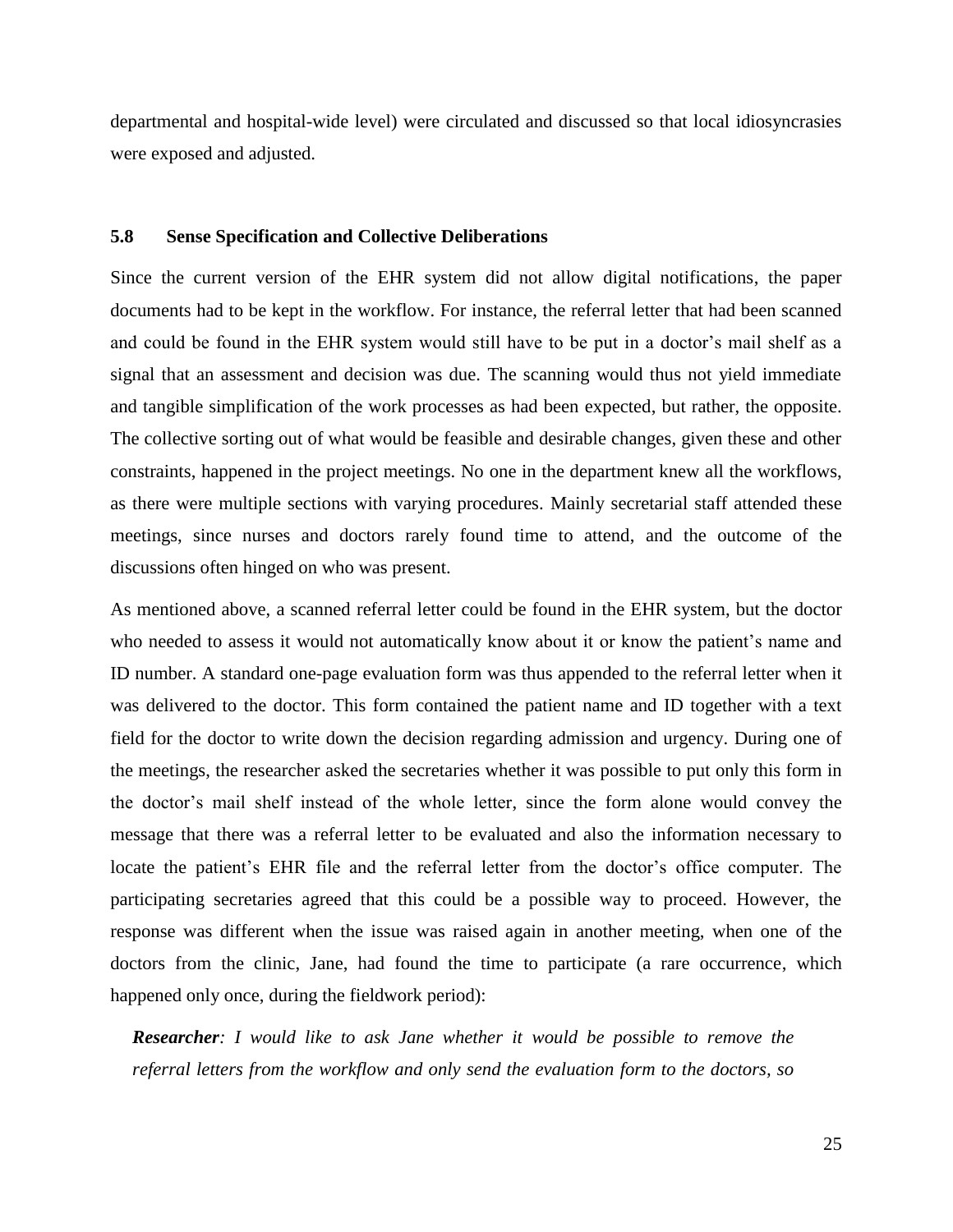*that they would be notified about it, but would have to open the referral letter in the EHR system.*

*Jane [doctor]: I believe there would be an outcry. They [doctors] find this in their mail shelf when they are on their way to the outpatient clinic or the ward round, and that would mean they could not finish it.*

*Researcher: Does this mean that doctors are evaluating all the referrals in the mail room at once so that they can put them back into the mail shelf?*

*Jane: Yes.*

*Karen [secretary]: We should have shared PC stations like those they have in the A ward. It's basically a work station where you just stand and don't sit. What about removing the TV in the mailroom and putting a PC there?* 

*Susanne [secretary]: Yes… like the terminals that you find in shopping malls and similar places, where you have your own booth.*

It was important not to disrupt the clinical workflow when exploring options in the redesign of work practices, and Jane's reservation was not questioned or challenged. Jane's input helped in specifying implicit norms and work procedures for doctors. There were occasions in other meetings where similar input from doctors was important, but since they were not present, the necessary questions were singled out and listed, and one of the team members would then approach the doctors after the meeting.

The redesigning of work routines continued as the pilot departments gradually expanded their scanning activities to encompass other documents. Eventually, the scanning took off, but the paper documents were still in use for a long time. A year beyond the intended deadline, the amount of paper sent to the archive was finally starting to decrease, and the work processes utilized primarily digital information.

# **6 Sensemaking Processes and Collective Mindfulness**

In the described case, a seemingly trivial change (the installation of scanners) triggered a larger organizational change process than what had initially been expected. This allows us to see a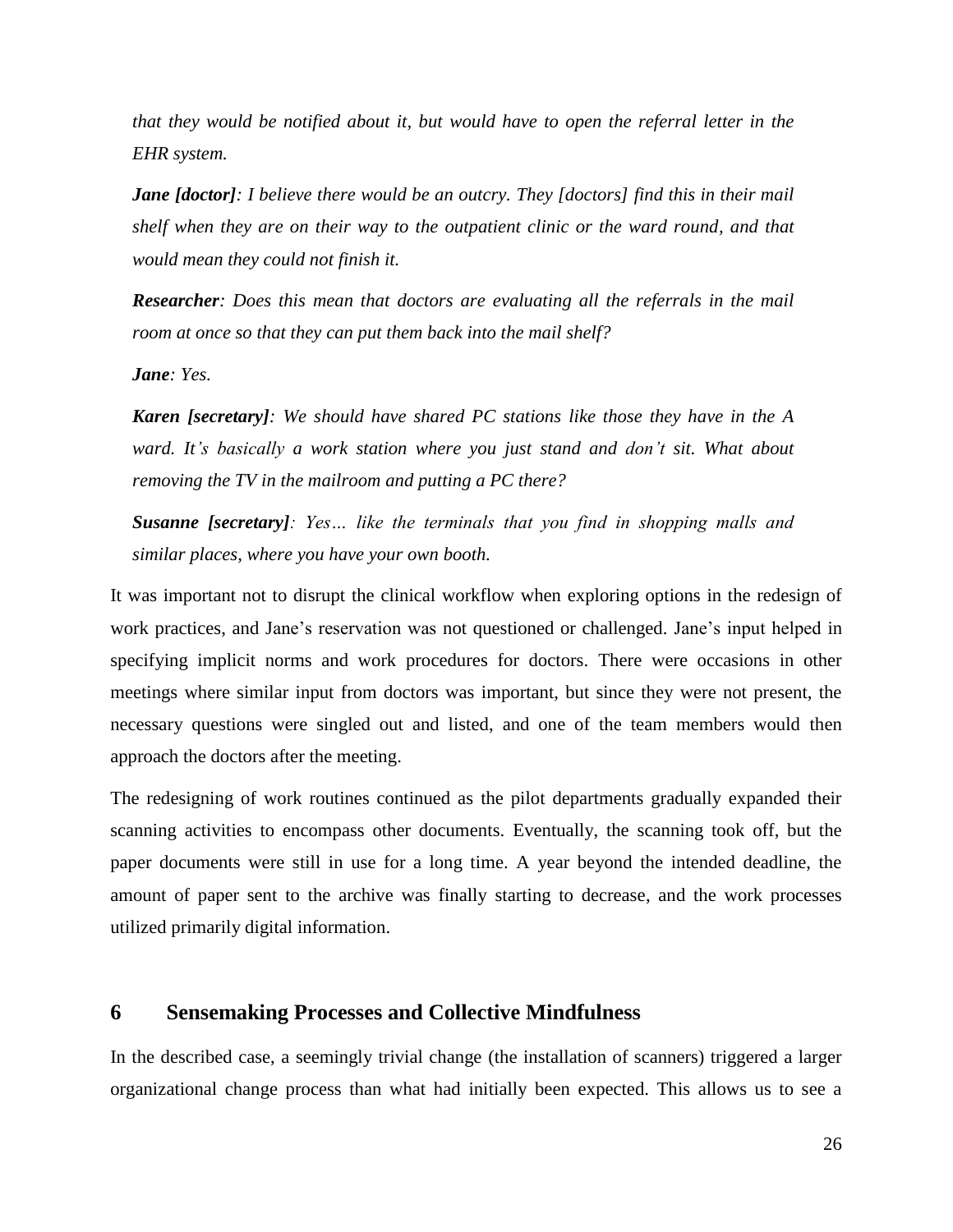salient quality of post-implementation adaptation processes: they may be mundane and therefore sometimes ignored or neglected. Some of the issues might have been resolved had the organization invested resources for better planning, while other issues were not predictable. Consequently, the staff had to resolve a number of challenges while the project was underway. We believe that such sensemaking processes are crucial in post-implementation IS adaptation, and that the lack of attention to them is one significant reason why successful implementation of IS and benefits realization is complex.

### **6.1 Characteristics of Sensemaking Processes**

The situation in the Women's clinic is different from classic sensemaking cases, be it detecting epidemics, medical diagnosing, firefighting, or airplane control. Therefore, the character of the sensemaking process and its challenges are different. In this case, the situation is not so much about noticing, bracketing, categorizing, and interpreting incoming "strange" cues in order to make sense of, and act upon, them. In other words, this was a more "action-oriented" type of sensemaking, seeking to define a plan of action rather than an explanation and "theory" of a phenomenon. A major challenge was how to grasp, or make actionable sense of, looming, but illdefined tasks ahead. Moreover, rather than being restricted to a team or group, the tasks here involved changes that had to be coordinated across a whole organization, and these changed depended on external actors. Therefore, defining and outlining new work procedures hinged on the ability to detect preconditions and constraints for proposed changes, both in terms of organizational dependencies and external constraints. It was also crucial to avoid disruptions to the ordinary workflow. In the course of the two years, the organization's handling of the project became more deliberate and well-defined than it was initially. Through the lens of making, giving, demanding, and breaking sense as seen in Table 3, we zoom in on the way the organization achieved a more collectively mindful approach:

| Table 3. Characteristics of sensemaking processes |                                                                                                                             |  |
|---------------------------------------------------|-----------------------------------------------------------------------------------------------------------------------------|--|
| Making sense                                      | Collective discussions in cross-disciplinary and cross-sectional project                                                    |  |
|                                                   | teams in pilot departments; achieving a tentative redesign approach where<br>possible work process redesigns were reviewed. |  |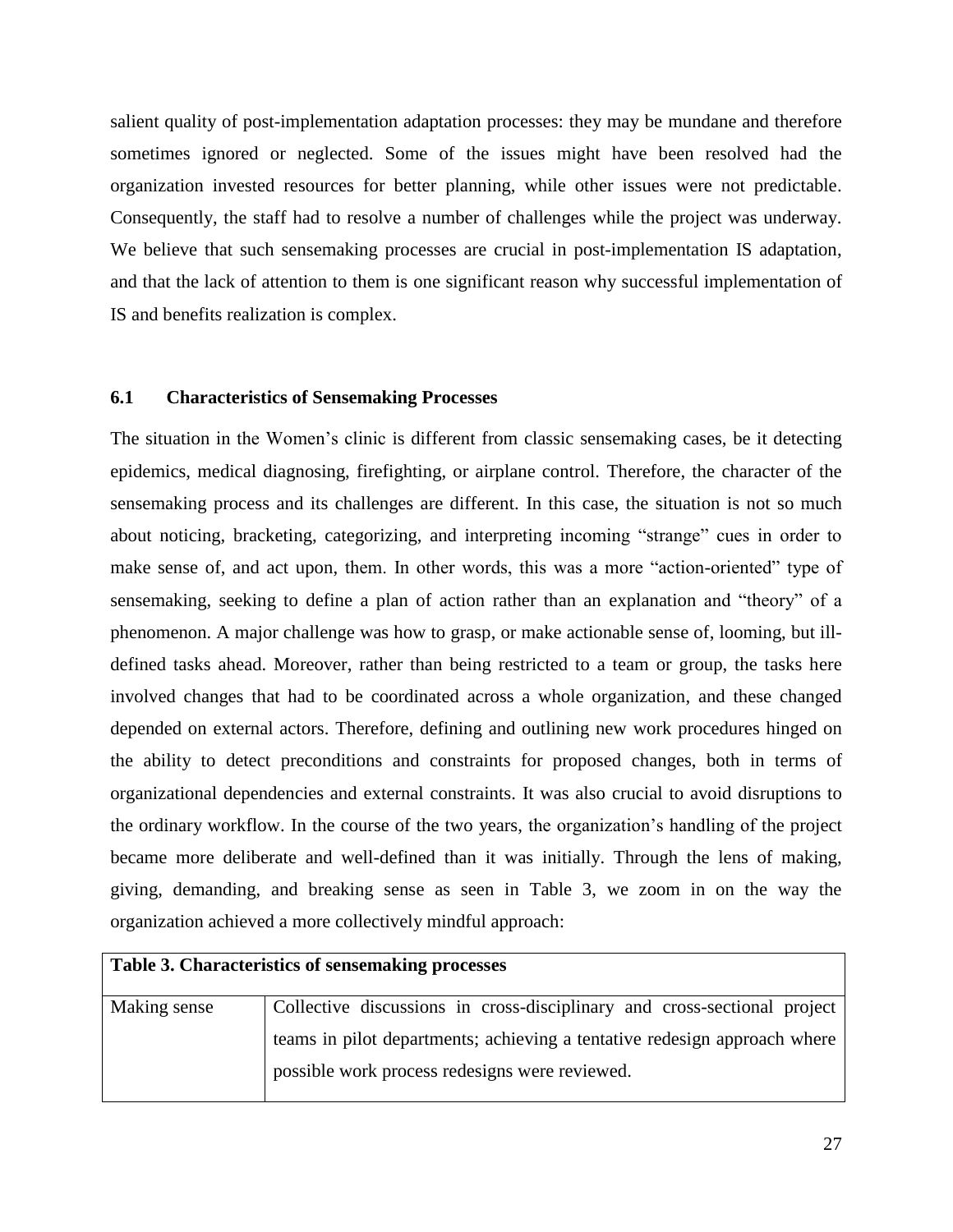| Giving sense          | Structuring the project into phases; the Archive preparing lists of       |  |
|-----------------------|---------------------------------------------------------------------------|--|
|                       | documents in advance; the IT department providing information about       |  |
|                       | external constraints as it became known, and providing tools for visually |  |
|                       | working with work process mapping; providing templates and overall        |  |
|                       | versions (level 1 procedures) of the requested work procedure documents.  |  |
| Demanding sense       | Pilot departments requesting information about external constraints and   |  |
|                       | expected actions; group members requesting specific information from      |  |
|                       | each other; project management requesting concrete deliverables from      |  |
|                       | pilot departments (procedure documents).                                  |  |
| Sense specification   | Active specification of norms and principles to explain why certain       |  |
|                       | procedures exist; secretaries pointing out legal demands to protect       |  |
|                       | sensitive information; doctors reminding others of current work practices |  |
|                       | that might be difficult to change due to well-established procedures.     |  |
| <b>Breaking</b> sense | A climate allowing group members to question other members'               |  |
|                       | assumptions and decisions; pilot departments objecting to overall         |  |
|                       | guidelines and decisions by requesting adaptations and exceptions;        |  |
|                       | rejecting given deadlines if infeasible.                                  |  |
|                       |                                                                           |  |

The anticipatory exploration of what the task entailed was supported through imposing some degree of structure of the problem space (i.e., delimiting the task and dividing the project into phases), of the organizational response (i.e., establishing cross-disciplinary project teams and giving them a sequence of assignments), and of the expected outcomes (i.e., revising work redesign as written, formal procedures, and following shared standards). This was not a rigid structure, but one that allowed for tentative examination of its feasibility, as well as modifications along the way. Collective communication – both through real-time discussions in shared meetings and through the circulation of examples, templates, procedures, and standards – was a core necessity for this to happen.

### **6.2 Achieving Collective Mindfulness**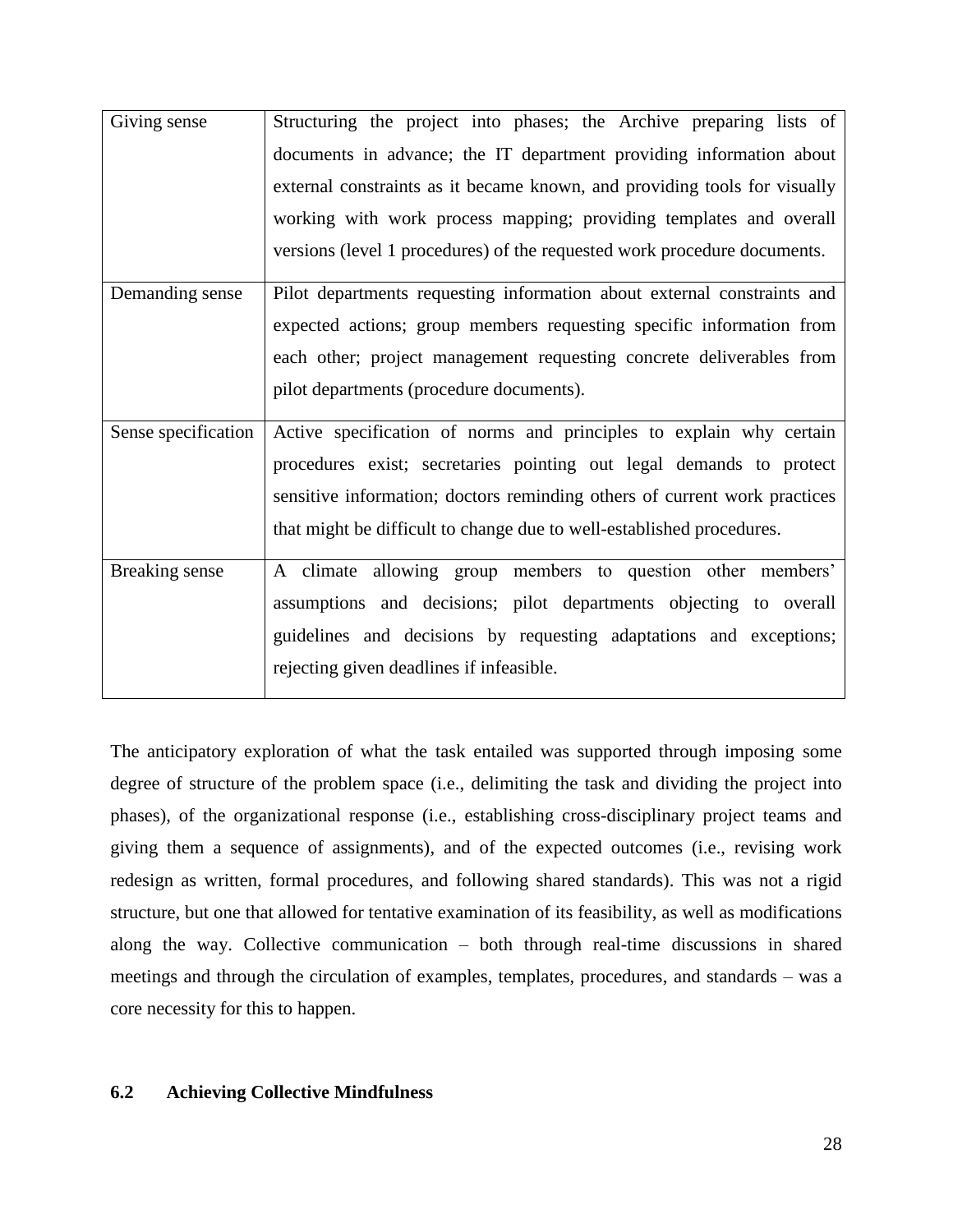The challenges mentioned above are important to understand for managers and change agents who wish to support the necessary sensemaking and facilitate collective mindfulness. Swanson and Ramiller (2004, p. 561) claim that mindfulness during the IS assimilation phase demands "*sensitivity to the particulars that come to define the mutual adjustment and interaction between the innovation and the firm's work systems […] This implies a practical and realistic view […] and a dedication to opportunistic learning from the inevitable surprises and mistakes that attend such undertakings, not only when new systems are first rolled out to their users, but beyond*." Our empirical case offers a possibility to examine these processes more closely. In Table 4, we have mapped the observed responses of our case to the five principles of mindful organizational behavior. This helps us underpin the mindful qualities of these responses and thus to draw out capabilities of collective mindfulness to support sensemaking processes.

In the same way that the challenges of this "action-oriented" sensemaking case differed from classic sensemaking cases, so also the characteristics of the mindful qualities deviated somewhat from other accounts of mindfulness. The first principle of mindfulness in anticipating the unexpected *preoccupation with failure* took the form of *preoccupation with constraints and preconditions*. A core mindful practice in the scanning project was the widespread questioning of the preconditions and effects of decisions, seeking to check and validate the assumptions acted upon before decisions were implemented. We also saw examples of the *reluctance to simplify* and the willingness to proceed on insufficiently known ground. Every decision and proposal was questioned and examined for its upstream and downstream requirements and consequences. Plans were tentative and could be reformulated if the context changed or as new knowledge became available. The principle seemed here to take the form of *reluctance to premature commitment*. Final decisions were postponed until after having sorted out the preconditions and consequences of a proposed action and after having charted the relevant constraints. Dealing sensibly with constraints and consequences crucially depended on *sensitivity to operations*, more specifically seen as *sensitivity to interdependencies and continuous prioritization*. The workers possessed the detailed knowledge required, but the task was not trivial and needed strong organizational support. The case highlighted the crucial role of collective discussions, specification of details, as well as the support from the project management with workflow mapping and graphical charting. A particular focus in these processes was on detecting the interconnections and dependencies between elements in the work system. Acquiring such sensitivity to interdependencies required a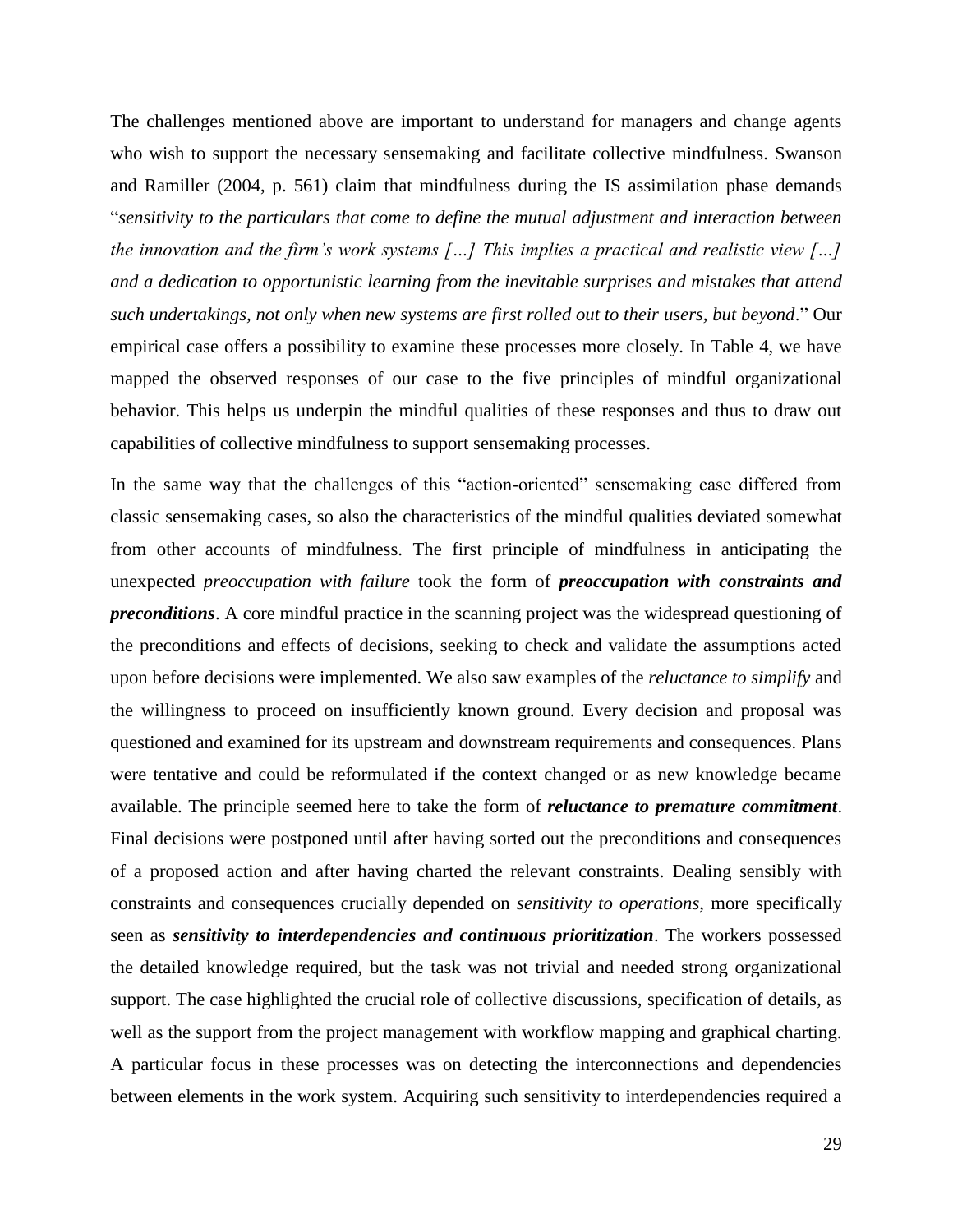collectively constructed understanding and thus appropriate participation was crucial.

In addition to anticipating the unexpected, we also saw acts of mindfulness that contained or minimized the unexpected. The principle of *commitment to resilience* here seems to have a slightly different form, namely that of *commitment to avoid disruptions*. Maintaining as smooth operations as possible and minimizing disruptive changes were crucial guiding principles in the decision processes. The final mindfulness principle of *deference to expertise* or underspecification of structure is a fundamental premise for these kinds of user-driven postimplementation change processes. Implicit or explicit delegation of responsibility occurred where end-users were involved and responsible. However, their action space could be larger or smaller, depending on the associated resources and mandates. The need for support of the user-driven assimilation/redesign could be either overruled or supported by the organization. The challenge was related to broad considerations of the effects of planned changes, consequently "expertise" was not found in a singularly defined location. It was significant to *seek out an appropriate mix of expertise* in order to create a constellation of actors that would be able not only to cover the necessary domains but also to ensure that preconditions and consequences were noticed.

Table 4 sums up the principles of mindfulness and the accompanying supporting activities that could be taken on by managers and change agents.

| <b>Table 4. Qualities of collective mindfulness</b> |                                                      |                                          |  |
|-----------------------------------------------------|------------------------------------------------------|------------------------------------------|--|
| <b>Principle</b>                                    | Supporting activities in the case                    | <b>Achieving collective mindfulness</b>  |  |
|                                                     | Preoccupation with   Non-negotiable (e.g., external) | Clarify as much as possible in advance   |  |
| constraints and                                     | constraints were identified to                       | to give sense, and continuously update   |  |
| preconditions                                       | delineate the task and to reduce the                 | information that impacts the task.       |  |
|                                                     | scope of action.                                     | Support mapping and exploration          |  |
|                                                     | Substantial time and resources                       | exercises that help identify constraints |  |
|                                                     | were allowed to discuss                              | and preconditions.                       |  |
|                                                     | preconditions and implications of                    | Encourage and facilitate participants to |  |
|                                                     | various ideas concerning                             | demand sense.                            |  |
|                                                     | redesigned work processes.                           |                                          |  |
|                                                     | Constraints on redesign and                          |                                          |  |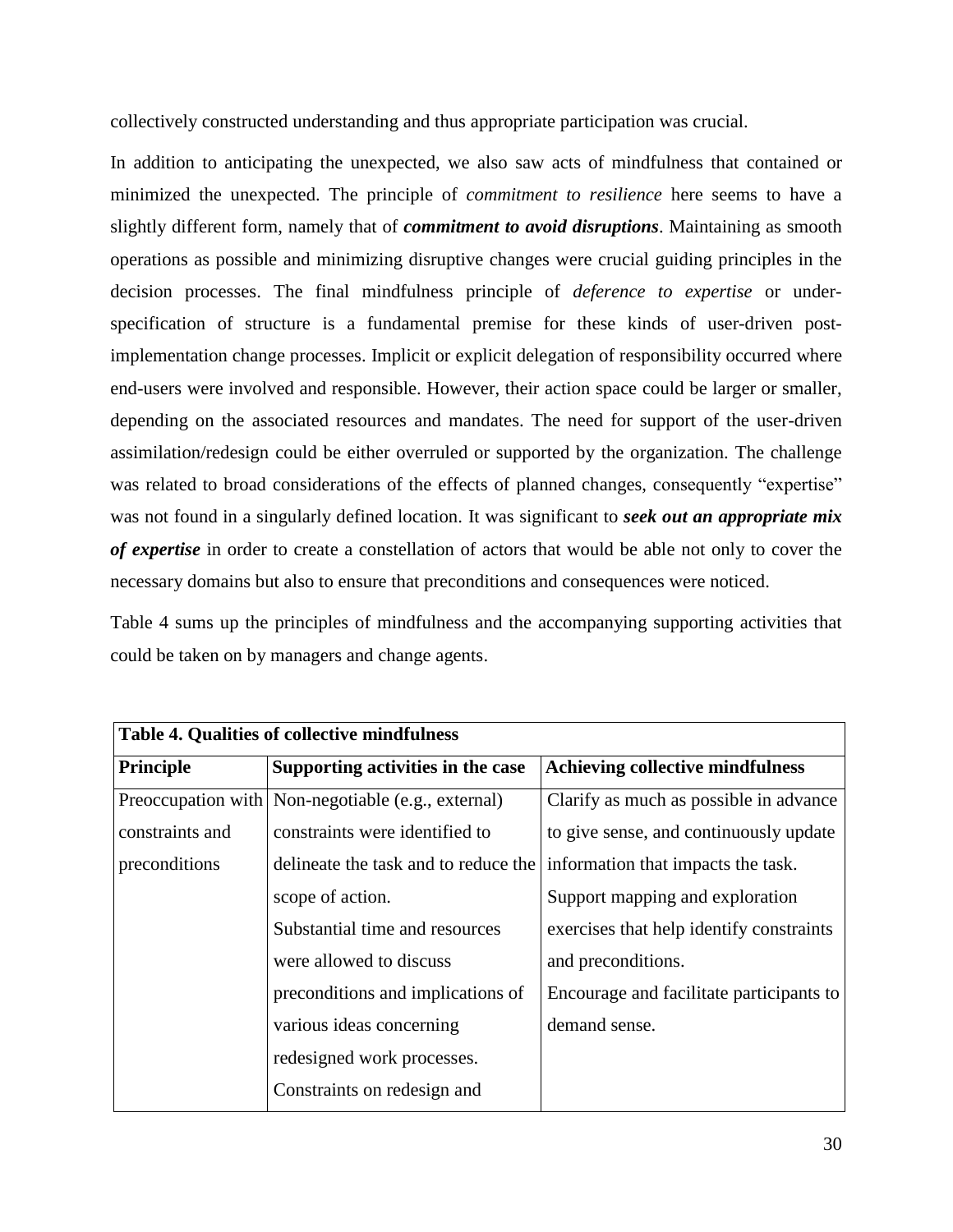|                   | disturbances on continuous work    |                                         |
|-------------------|------------------------------------|-----------------------------------------|
|                   | were identified and anticipated.   |                                         |
| Reluctance to     | Sufficient time was spent on       | Allow enough time and leeway for        |
| premature         | sorting out and modifying          | exploration and learning through trial- |
| commitment        | proposed structures and rules      | and-error.                              |
|                   | before reaching settlement.        | Implement flexible forms of             |
|                   | Openness was a mantra in           | standardization when possible (flexible |
|                   | considering justifications for     | to different use contexts and adaptable |
|                   | allowing variance, special cases,  | through time).                          |
|                   | and deviations from standards      | Establish a culture where breaking      |
|                   | (possible through designing a      | sense is encouraged.                    |
|                   | hierarchy of standards).           |                                         |
| Sensitivity to    | Contextual knowledge and           | Center and 'anchor' activities with     |
| interdependencies | detailed information about the     | end-users who know process details.     |
| and continuous    | work system was shared among       | Bring in participants that span across  |
| prioritization    | key actors in local groups.        | local contexts to specify sense.        |
|                   | Detailed mapping of work flows     | Ensure sufficient attention towards -   |
|                   | was central.                       | and communication around - emerging     |
|                   | Awareness and handling of          | issues.                                 |
|                   | problems and issues discovered     |                                         |
|                   | during pilot implementation was    |                                         |
|                   | paramount for the continuous       |                                         |
|                   | process (e.g., creating shared     |                                         |
|                   | procedures for handling after-sent |                                         |
|                   | documents).                        |                                         |
| Commitment to     | Smooth operations - to the extent  | Allow continuous operations to be a     |
| avoid disruptions | possible - were maintained.        | primary goal.                           |
|                   | The extent of disruptive changes   | Do not impose 'artificial' (i.e.,       |
|                   | was minimized.                     | externally defined) deadlines.          |
|                   |                                    | Emphasize ongoing sensemaking           |
|                   |                                    | processes.                              |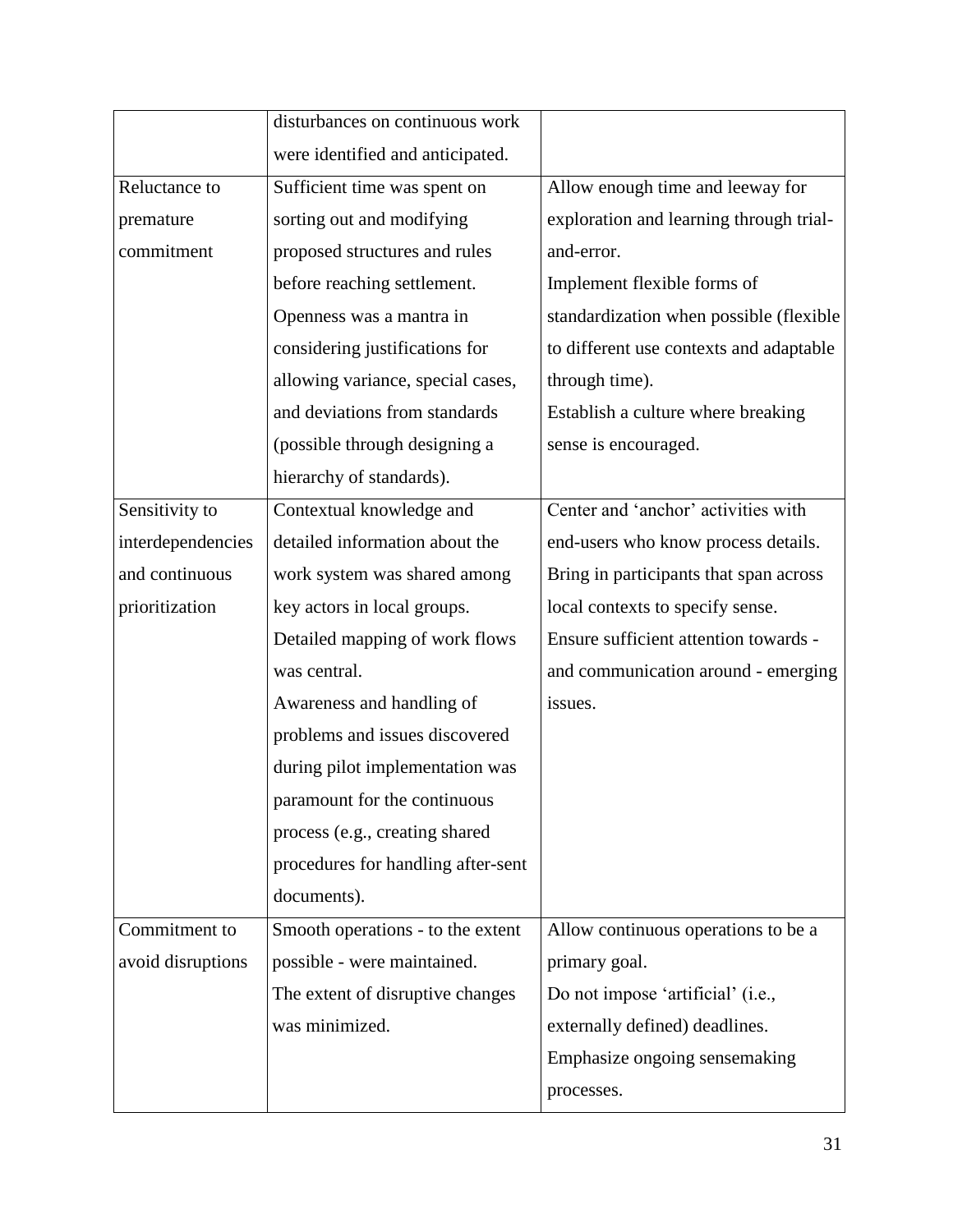| Seeking out        | Expertise was delegated to users  | Create communicative resources that                 |
|--------------------|-----------------------------------|-----------------------------------------------------|
| appropriate mix of | from the very beginning of the    | allow collective sensemaking among                  |
| expertise          | process.                          | relevant users ( <i>i.e.</i> , wide participation). |
|                    | Collective engagement and         | Encourage questioning attitude and                  |
|                    | seeking out appropriate expertise | allow breaking sense across                         |
|                    | for an actual problem was         | hierarchies.                                        |
|                    | paramount for the continuous      |                                                     |
|                    | process.                          |                                                     |

With the recommendations outlined in Table 4, we purport that this study has clear implications for managers and change agents. We have shown that the post-implementation IS adaptation process needed to draw on collective resources for sensemaking, both within the department and across the whole organization. Moreover, it required an iterative and flexible approach in order to detect the impact of decisions and changes. Thus, providing as much information as possible to end-users about known constraints, decisions, and issues, both from management (vertically) and between departments (horizontally), may help the project participants define the preconditions and consequences of the decisions they need to take. The crucial role of expertise implies that facilitating participation of key personnel in meetings is essential. A robust structure for information flow will enable communication of facts about the workflow, information about choices and decisions made, and about experiences and learnings. The processes of crossdepartmental standardization need to be conducted in an iterative and flexible way. Instead of a sudden imposition of a given hospital-wide standard, here a hierarchy of standards that allowed local variation was developed through iterations and alignments between departments throughout a period of several months. These insights may prove useful for key personnel and change agents on how to mindfully cope with post-implementation adaptation of IS. The role of these persons is not fully captured by terms such as 'IS specialists,' 'facilitators,' or 'advocates of change' (Markus and Benjamin 1996); they should also be 'mindful managers' of change who can draw on the five characteristics of mindfulness to ensure more productive organizing to support mindful sensemaking.

# **7 Concluding Remarks**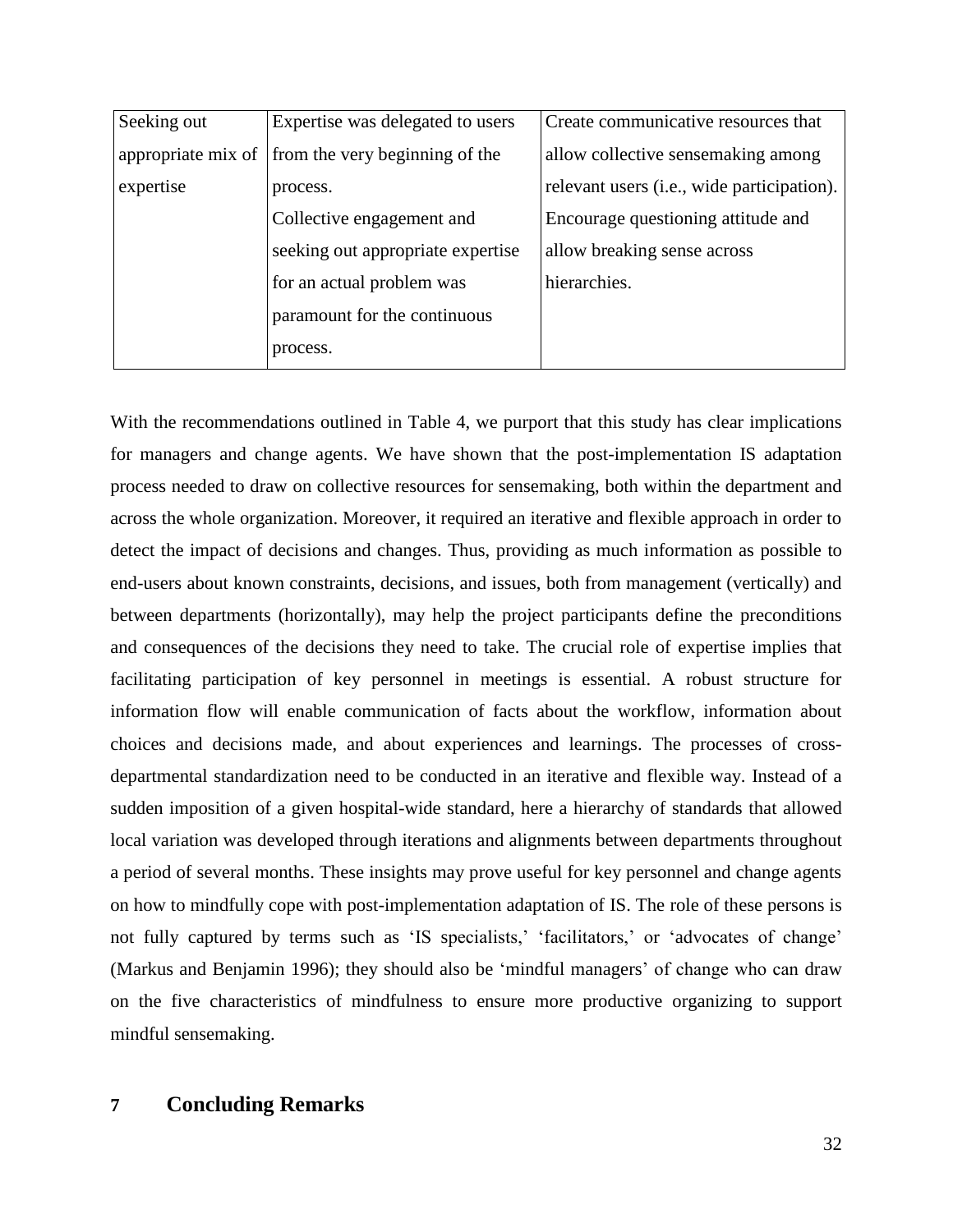IS implementation studies have, to a limited degree, focused explicitly on the postimplementation phase where new systems get more fully integrated into the organization. The prevalent emphasis on project management and reception in the organization has generated valuable insights, e.g., IS researchers have demonstrated the importance of top-level management support (Myers 1994), the role of users' resistance due to various reasons, such as badly designed systems or organizational politics (Keen 1981; Markus 1983; Jasperson et al. 2005), the importance of learning from previous experience (Lyytinen and Robey 1999), and the need for learning-oriented and adaptive approaches (Orlikowski and Hofman, 1997). Our study leads us to agree with these insights, and we posit that an emphasis on minor instances of interactions and interdependencies is complementary to these studies. Our study shows that such details are important in any project, although they may be overlooked or abstracted away in the accounts that are produced. We believe that the challenges of such processes are widely encountered and practically significant. Achieving organizational change constitutes a particularly challenging aspect of leveraging information systems. Yet, just as it often happens "below the radar" of management, it may also slip outside IS researchers' focus. In addition to bringing these issues to light, we have sketched what a more mindful approach to the organizational sensemaking could look like.

This study has a few limitations as well. First, the findings pertain to a healthcare context and thus have a limited generalizability to other contexts. We encourage other IS scholars to translate our findings concerning the capabilities of collective mindfulness to other settings and to come up with new principles. Second, while we contend that sensemaking processes and collective mindfulness capabilities are important in the continuous adaptation of IS, we recommend other scholars to also investigate the post-implementation adaptation process using other theoretical angles to single out other aspects. In conclusion, we believe that it is valuable for managers, including project managers and change agents, to be aware of the challenges that such mundane, post-implementation change entails in order for them to support, facilitate, and make these sensemaking processes more mindful.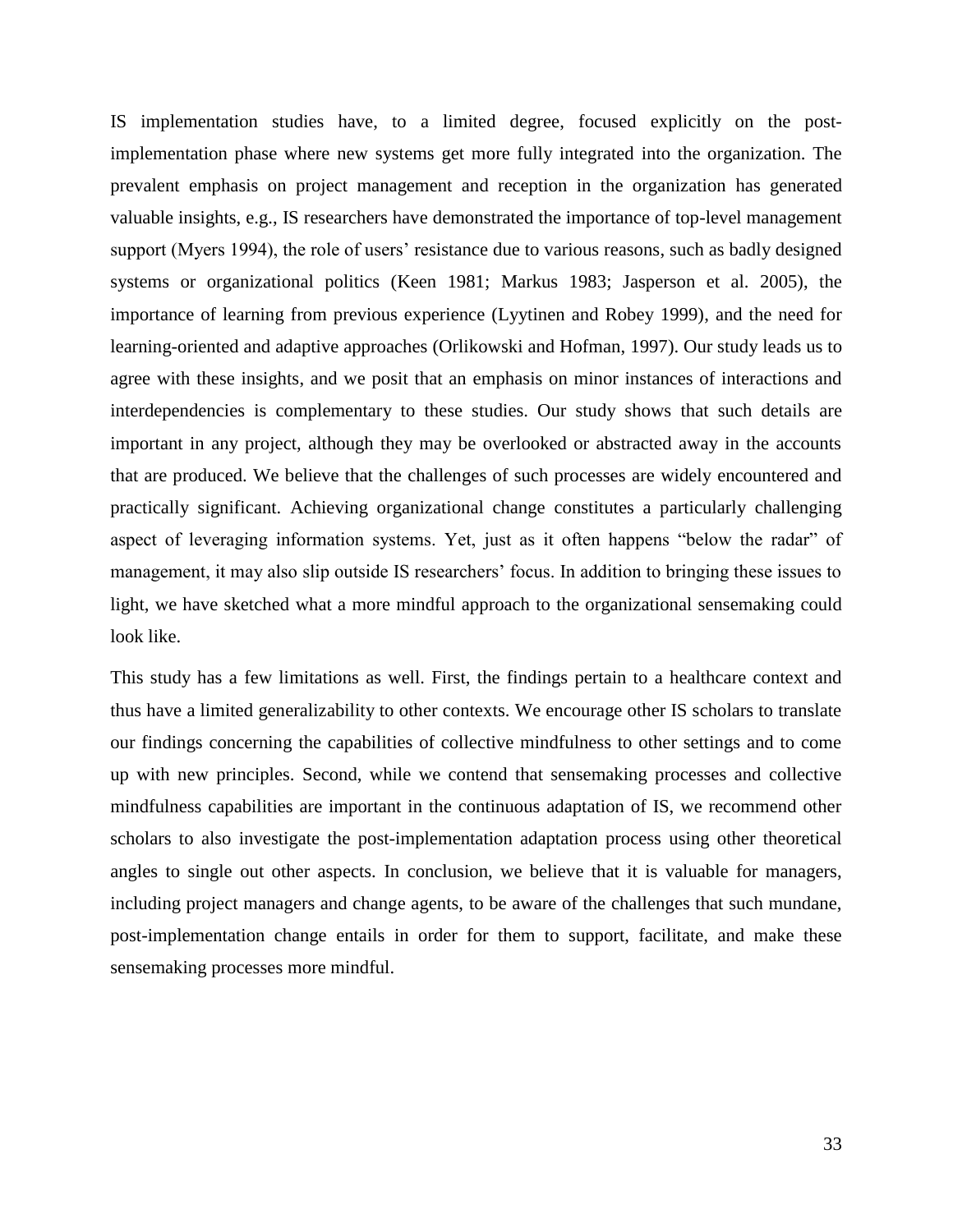# **References**

- Agarwal, R., Gao, G., DesRoches, C., Jha, A.K. (2010). Research Commentary The Digital Transformation of Healthcare: Current Status and the Road Ahead. *Information Systems Research,* 21(4), 796-809.
- Anderson, M.H. (2006). How Can We Know What We Think Until We See What We Said?: A Citation and Citation Context Analysis of Karl Weick's The Social Psychology of Organizing. *Organization Studies,* 27(11), 1675-1692.
- Ash, J.S., Bates, D.W., (2005). Factors and Forces Affecting EHR Systems Adoption: Report of a 2004 ACMI Discussion. *Journal of the American Medical Informatics Association*, 12(1), 8- 12.
- Bansler; J.P. and Havn, E.C. (2006). Sensemaking in Technology-Use Mediation: Adapting Groupware Technology in Organizations. *Computer Supported Cooperative Work,* 15, 55–91.
- Barley, S. (1986). Technology as an Occasion for Structuring: Evidence from Observation of CT Scanners and the Social Order of Radiology Departments. *Administrative Science Quarterly,* 31(1), 78-108.
- Berg, M. (1999). Accumulating and Coordinating: Occasions for Information Technologies in Medical Work. *Computer Supported Cooperative Work*,8, 373-401.
- Boudreau, M.C. and Robey, D. (2005). Enacting Integrated Information Technology: A Human Agency Perspective. *Organization Science,* 16(1), 3–18.
- Butler, B.S., and Gray, P.H. (2006). Reliability, Mindfulness, and Information Systems. *MIS Quarterly,* 30(2), 211-224.
- Carlo, J.L., Lyytinen, K., and Boland, R.J. (2012). Dialectics of Collective Minding: Contradictory Appropriations of Information Technology in a High-Risk Project. *MIS Quarterly,* 36(4), 1081-1108.
- Ciborra, C.U., et al. (2000). *From Control to Drift. The Dynamics of Corporate Information Infrastructures*. Oxford, UK, Oxford University Press.
- Currie, W.L., and Guah, M.W. (2007). Conflicting Institutional Logics: a National Programme for IT in the Organisational Field of Healthcare. *Journal of Information Technology* 22(3),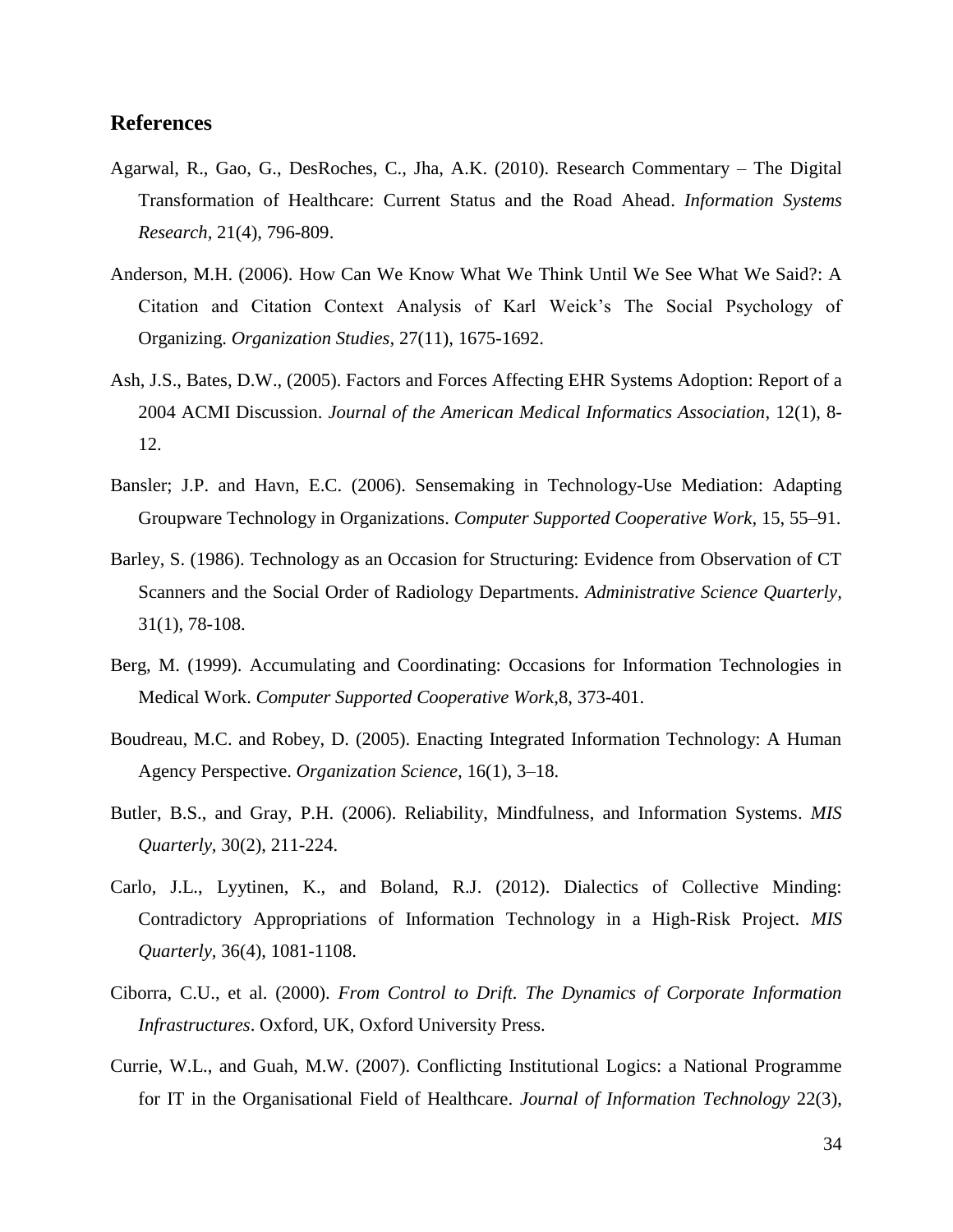235-247.

- Davidson, E., and Chiasson, M. (2005). Taking Industry Seriously in Information Systems Research. *MIS Quarterly,* 29(4), 591-605.
- Edmondson, A., Bohmer, R. and Pisano, G. (2001a). Disrupted Routines: Team Learning and New Technology Implementation in Hospitals. *Administrative Science Quarterly*, 46, 685- 716.
- Edmondson, A., Bohmer, R. and Pisano, G. (2001b): Speeding Up Team Learning. *Harvard Business Review*, 79(9), 125-132.
- Ellingsen, G. and Monteiro, E. (2003). A Patchwork Planet: Integration and Cooperation in Hospitals. *Computer Supported Cooperative Work,* 12, 71–95.
- Fichman, R.G., and Kemerer, C.F. (1999). The Illusory Diffusion of Innovation: An Examination of Assimilation Gaps. *Information Systems Research,* 10(3), 255-275.
- Ford, E.W. Menachemi, N, Phillips, T. (2006). Predicting the Adoption of Electronic Health Records by Physicians: When Will Health Care be Paperless? *Journal of the American Medical Informatics Association*, 13(1), 106-112.
- Ford, E.W, Menachemi, N, Peterson, L.T, Huerta, T.R. (2009). Resistance Is Futile: But It Is Slowing the Pace of EHR Adoption Nonetheless. *Journal of the American Medical Informatics Association,* 16(3), 274 –281.
- Glouberman, S., and Mintzberg, H. (2001). Managing the Care of Health and the Cure of Disease - Part I: Differentiation. *Health Care Management Review,* 26(1), 56-69.
- Hanseth, O., Jacucci, E., Grisot, M., Aanestad, M. (2006). Reflexive Standardization: Side Effects and Complexity in Standard Making. *MIS Quarterly,* 30, 563-581.
- Hedström, K. (2007). The Values of IT in Elderly Care. *Information Technology & People*,  $20(1)$ ,  $72 - 84$ .
- Henfridsson, O. (1999). *IT-adaptation as Sensemaking: Inventing New Meaning for Technology in Organizations*. PhD thesis, Umeå University, Sweden.
- Issel, L.M., and Narasimha, K.M. (2007). Creating Complex Health Improvement Programs as Mindful Organizations. From Theory to Action. *Journal of Health Organization and*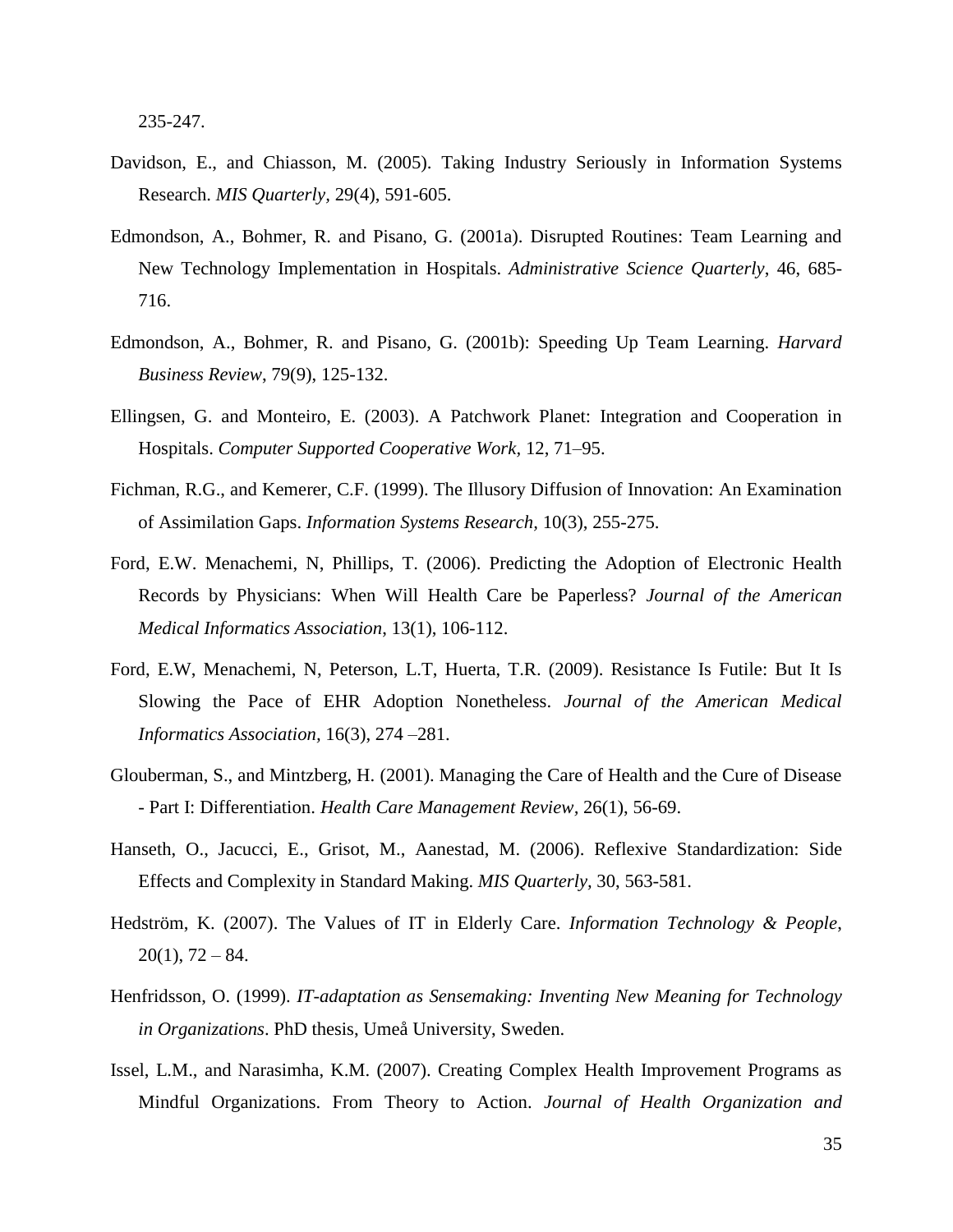*Management,* 21(2), 166-183.

- Jasperson, J.S., Carter, P.E., and Zmud, R.W. (2005). A Comprehensive Conceptualization of Post-Adoptive Behaviors Associated with Information Technology Enabled Work Systems. *MIS Quarterly,* 29(3), 525-557.
- Jones, M., (2004). Learning the Lessons of History? Electronic Records in the United Kingdom Acute Hospitals, 1988-2002. *Health Informatics Journal,* 10(4), 253-263.
- Keen, P.G.W. (1981). Information Systems and Organisational Change. *Communications of the ACM,* 24(1), 24-33.
- Kohli, R. and Kettinger, W.J. (2004). Informating the Clan: Controlling Physicians' Costs and Outcomes. *MIS Quarterly*, 28(3), 363-394.
- Lamb, R. and Kling, R. (2003). Reconceptualizing Users as Social Actors in Information Systems Research. *MIS Quarterly* 27(2), 197–236.
- Lapointe, L. and Rivard, S. (2005). A Multilevel Model of Resistance to Information Technology Implementation. *MIS Quarterly*, 29(3), 461-491.
- Lapointe, L. and Rivard, S. (2006). Getting Physicians to Accept New Information Technology: Insights From Case Studies. *Canadian Medical Association Journal*, 174(11), 1573-1578.
- Lapointe, L. and Rivard, S. (2007). A Triple Take on Information System Implementation. *Organization Science*, 18(1), 89-107.
- Leonardi, P.M. and Barley, S.R. (2010). What's Under Construction Here? Social Action, Materiality, and Power in Constructivist Studies of Technology and Organizing. *The Academy of Management Annals*, 4(1), pp. 1-51.
- Leonard-Barton, D. (1988). Implementation as Mutual Adaptation of Technology and Organization. *Research Policy,* 17(5), 251-267.
- Levinthal, D., and Rerup, C. (2006). Crossing an Apparent Chasm: Bridging Mindful and Less-Mindful Perspectives on Organizational Learning. *Organization Science,* 17(4), 502-526.
- LeRouge, C., Mantzana, V. and Wilson, E.V. (2007). Healthcare Information Systems Research, Revelations and Visions, *European Journal of Information Systems,* 16(6), 669-671.
- Lundberg, N. and Tellioglu, H. (1999). Understanding Complex Coordination Processes in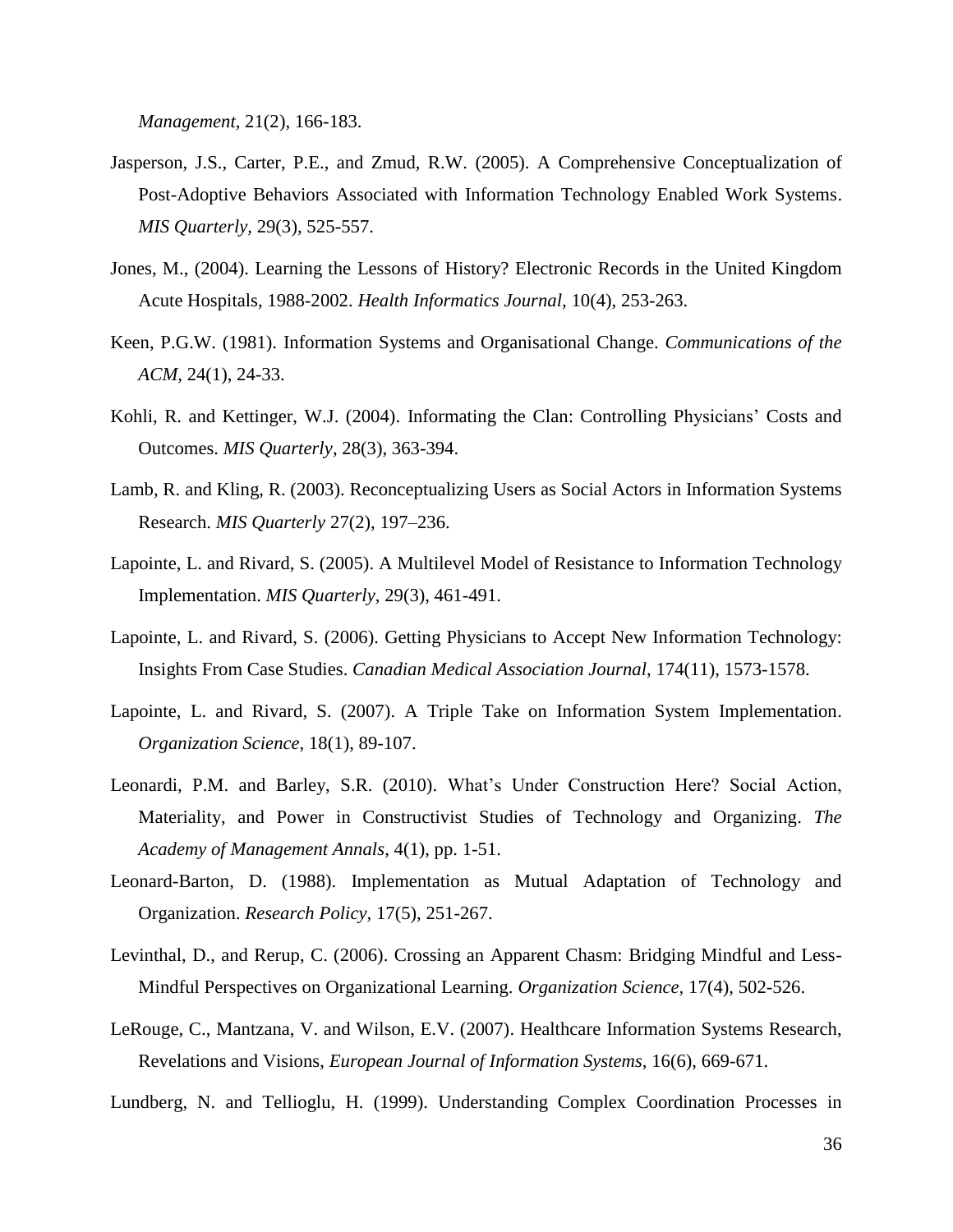Health Care. *Scandinavian Journal of Information Systems*, 11(1), 5.

- Lyytinen, K., and Robey, D. (1999). Learning Failure in Information Systems Development. *Information Systems Journal,* 9(2), 85-102.
- Maitlis, S. and Christianson, M. (2014). Sensemaking in Organizations: Taking Stock and Moving Forward. *The Academy of Management Annals,* 8(1), 57-125.
- Mantzana, V., Themistocleous, M., Irani, V. and Morabito, V. (2007). Identifying Healthcare Actors Involved in the Adoption of Information Systems. *European Journal of Information Systems,* 16(1), 91-102.
- Marcotte, L. Seidman, J. Trudel, K., Berwick, D.M., Blumenthal, D., Mostashari, F., Jain, S.H. (2012). Achieving Meaningful Use of Health Information Technology. *Archives of International Medicine*, 172 ( 9), 731-736.
- Markus, M.L. (1983). Power, Politics, and MIS Implementation. *Communications of the ACM* 26(6), 430-445.
- Markus, M.L. and Benjamin, R.I. (1996). Change Agentry the Next IS Frontier. *MIS Quarterly*, December 1996, pp. 385-407.
- Markus, M.L., Tanis, C., van Fenema, P.C. (2000). Enterprise Resource Planning: Multisite ERP Implementations. *Communications of the ACM*, 43(4), 42-46.
- Middleton, B., Hammond, W.E., Brennan, P.F., Cooper, G.F., (2005): Accelerating U.S. EHR Adoption: How to Get There From Here. Recommendations Based on the 2004 ACMI Retreat. *Journal of the American Medical Informatics Association*, 12(1),13-19.
- Monin, P., Noorderhaven, N., Vaara, E. and Kroon, D. (2013). Giving Sense to and Making Sense of Justice in Postmerger Integration. *Academy of Management Journal,* 56(1), 256– 284.
- Myers, M.D. (1994). A Disaster for Everyone to See. An Interpretive Analysis of a Failed IS Project. *Accounting, Management and Information Technology,* 4(4), 185-210.
- Orlikowski W.J. (1993). CASE Tools as Organizational Change: Investigating Incremental and Radical Changes in Systems Development. *MIS Quarterly*, 17(3), 309-340.
- Orlikowski W.J. (2000). Using Technology and Constituting Structures: A Practice Lens for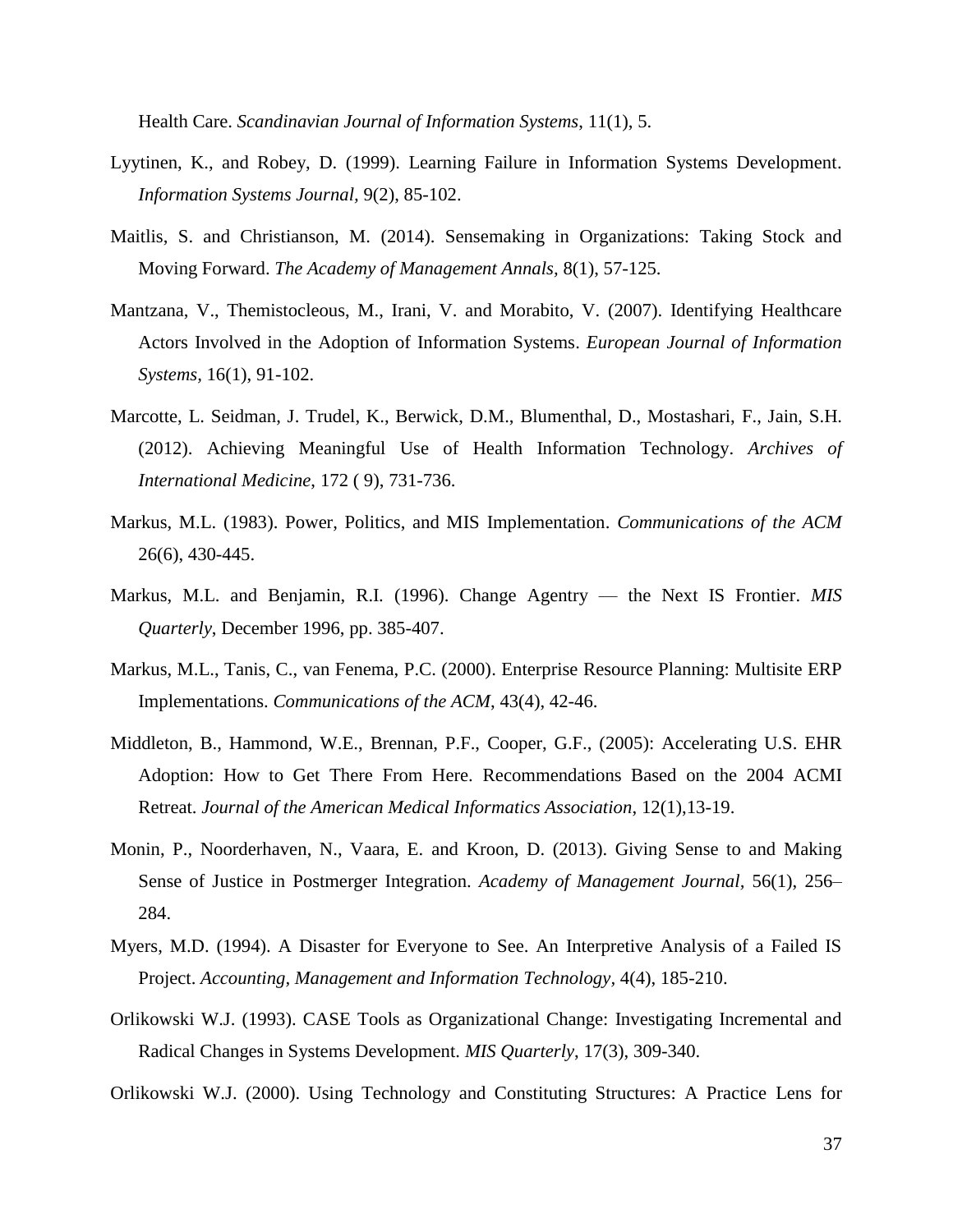Studying Technology in Organizations. *Organization Science*, 11(4), 404-428.

- Orlikowski W.J.and Gash, D.C. (1994). Technological Frames: Making Sense of Information Technology in Organizations. *ACM Transactions on Information Systems*, 12(2), 174-207.
- Orlikowski, W.J., and Hofman, J.D. (1997). An Improvisational Model for Change Management: The Case of Groupware Technologies. *Sloan Management Review,* 38(2), 11-21.
- Robey, D., Ross, J.W. and Boudreau, M.-C. (2002). Learning to Implement Enterprise Systems: An Exploratory Study of the Dialectics of Change. *Journal of Management Information Systems*, 19(l), 17-46.
- Sherer, S.A. (2014). Advocating for Action Design Research on IT Value Creation in Healthcare. *Journal of the Association of Information Systems*, 15(12), 860-878.
- Swanson, E.B., and Ramiller, N. (2004). Innovating Mindfully with Information Technology. *MIS Quarterly,* 28(4), 553-583.
- Valorinta, M. (2009). Information Technology and Mindfulness in Organizations. *Industrial and Corporate Change,* 18(5), 963-997.
- Vaast, E. and Walsham, G. (2005). Representations and Actions: the Transformation of Work Practices with IT Use. *Information and Organization*, 15(1), 65–89.
- Vikkelsø, S. (2005). Subtle Redistribution of Work, Attention and Risks: Electronic Patient Records and Organisational Consequences. *Scandinavian Journal of Information Systems*, 17(1), 3-30.
- Vlaar, P.W.L., van Fenema, P.C, Tiwari, V. (2008). Cocreating, Understanding and Value in Distributed Work: How Members of Onsite and Offshore Vendor Teams Give, Make, Demand, and Break Sense. *MIS Quarterly*, 32(2), 227-255.
- Weick, K.E. (1993): The Collapse of Sensemaking in Organizations: The Mann Gulch Disaster. *Administrative Science Quarterly,* 38(4), 628-652.
- Weick, K.E. (1998). Introductory Essay. Improvisation as a Mindset for Organizational analysis. *Organization Science,* 9(5), 543-555.
- Weick, K.E., Sutcliffe, K.M., and Obstfeld, D. (1999). Organizing for High Reliability: Processes of Collective Mindfulness. In R.S. Sutton and B.M Staw (eds.): *Research in Organizational*